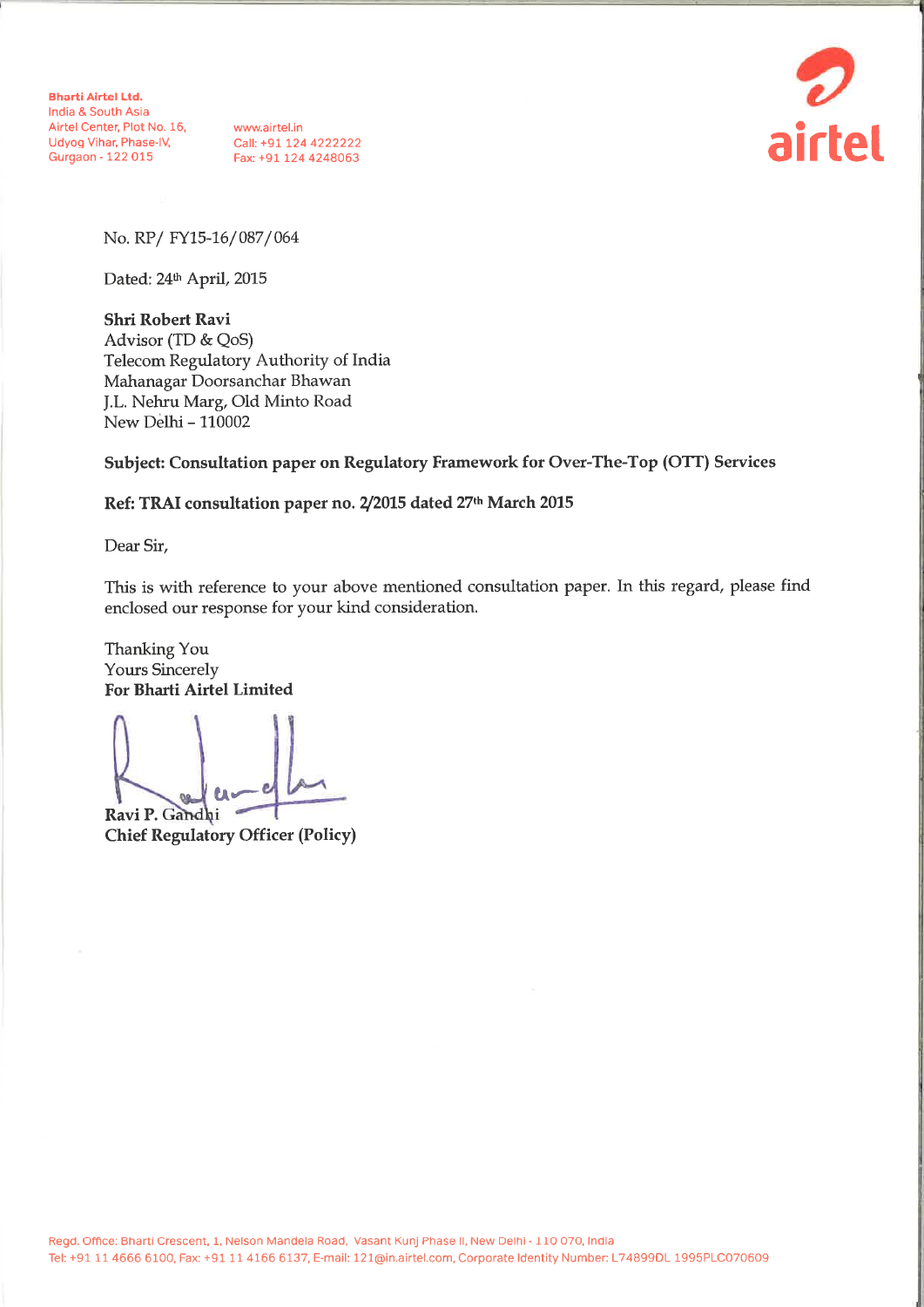

# **Bharti Airtel's response to TRAI Consultation Paper on Regulatory framework for OTT services**

### **Preamble:**

We thank the Authority for initiating this consultation on 'Regulatory Framework for OTT services' and record our sincere appreciation for an objective, progressive and fair consultation paper that includes all the relevant and critical issues facing the industry. We sincerely hope that the present exercise will culminate in forward-looking recommendations that will enable the industry to meet the national objectives of 'Digital India' and 'Broadband for All'.

We fully support the concept of Net Neutrality. Equally we believe 'Internet for All" is a vital prerequisite in India given the low level of penetration. India therefore also needs Net Equality. As a consequence, all business practices must be held up to the Fair, Reasonable and Non-Discriminatory (FRAND) standard. After all, the socio-economic benefits of internet penetration and digital inclusion are well acknowledged. According to a study by ICRIER, "*Indian states can expect to grow 1.2% points higher for every 10% increase in mobile penetration rates".* Another study by the World Bank indicates that a 10 per cent increase in broadband penetration corresponds to a 1.21 and 1.38 percentage point increase in GDP for high-income and low-income economies, respectively. It is because of this that the Government of India has listed 'Digital India' as an urgent national priority with 'Broadband for All' as a fundamental pillar that will aid the pursuit of this objective.

We believe that there are three key enablers for achieving this national objective. They include:

### 1. **A viable industry and greater investment**

The viability of the telecom industry is assessed on the basis of its current financial health, as well as prospects for future investments.

The Indian internet market displays peculiarities that differentiate it from a majority of other nations. Internet penetration in India is still very low, at around 255 million total internet users. Of these, a mere 86 million users have access to broadband internet. Providing 'Broadband to all' will require a significant expansion of TSPs' networks. This expansion will ultimately depend on the ability of TSPs to secure more investments, acquire more spectrum, and deploy more infrastructure/towers.

TSPs have invested Rs.750,000 Crores since inception of the Industry. Of this, Rs.2,90,000 Crores has been invested in acquiring radio spectrum during the last five years. Further, It is expected that the industry will need to invest an additional Rs.500,000 over the next 5-7 years towards spectrum, building towers, fiber and core network resources.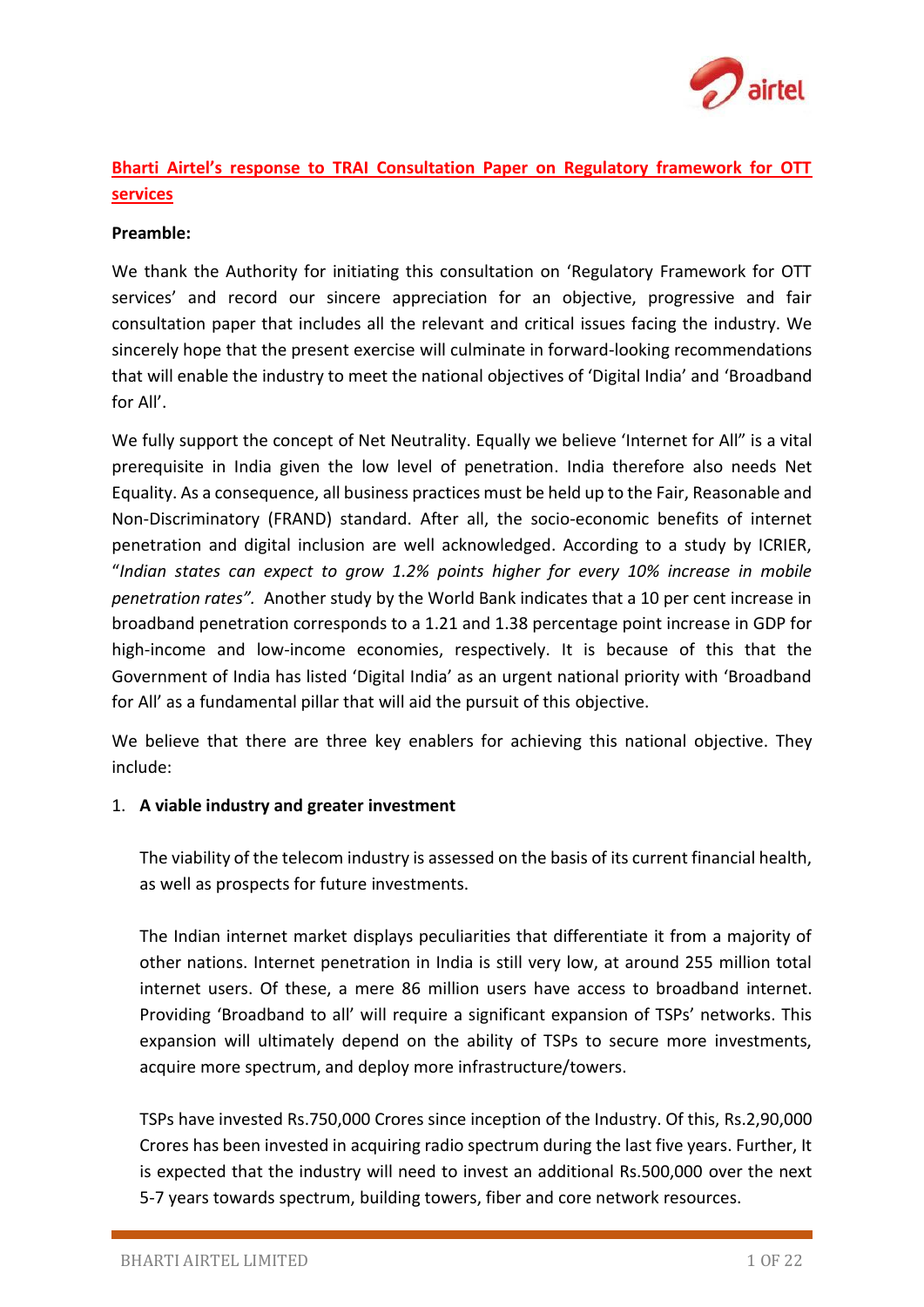

However, over the last couple of years the financial health of the industry has deteriorated, with the cumulative debt burden going up from Rs 82,726 crores in 2008-09 to over Rs.3,00,000 Crores in FY 2014-15. The Debt to Equity ratio of a majority of the TSPs has doubled since 2010-11; RoCE is observed at 1% of the Industry as a whole. Therefore, it is critical that any policy measures or regulatory framework for internet and OTT facilitates the financial viability of the sector.

In addition to facilitating the financial viability of TSPs, policy makers in India need to critically re-examine the nation's radio spectrum, emissions standards and right of way policies. Indian TSPs hold an abysmally low quantum of spectrum, approximately 14MHz on average, which contrasts strikingly with international counterparts in developed markets, e.g., EU allocation (92.6MHz), UK (82.2MHz), France (138.5MHz), Spain (100.6MHz) and the US (96MHz). TSPs cannot build enough towers because EMF standards are ten times more stringent here than in the rest of the world. They also struggle with fiber rollouts due to inconsistent, restrictive and cost prohibitive Right of way policies. These constraints are big obstacles to achieving the national objectives.

**Therefore, there is an urgent need for a regulatory and policy framework that helps the industry improve its financial situation, acquire more spectrum, and attract the investments needed for building and expanding broadband networks at a rapid pace.** 

### 2. **Innovation at all levels**

Currently, India has over 960 million wireless voice subscribers. This was made possible by tremendous innovation across a large ecosystem of networks, devices and applications/VAS, which resulted in customers enjoying the best services at some of the lowest tariffs anywhere in the world. Every player in the ecosystem innovated in an open and collaborative manner to create value for the consumers.

India needs to continue in the same spirit if it is to connect a billion potential broadband netizens. The new world of the internet offers a range of life-enhancing services powered by a vibrant, mobile ecosystem that connects the physical and digital worlds. This convergence will unleash a new dimension of services that will improve the quality of consumers' lives and the productivity of their enterprises. The benefits of mobility will spread far beyond communications to provide dramatic improvements in sectors such as energy efficiency, security, e-governance, health and education. The mobile industry can realize this vision through collaboration between all its players: application developers, handset manufactures and network operators.

This means innovations across cheaper smartphones, lower cost networks, and broad ranging applications as well as pricing structures that enable more digital inclusion.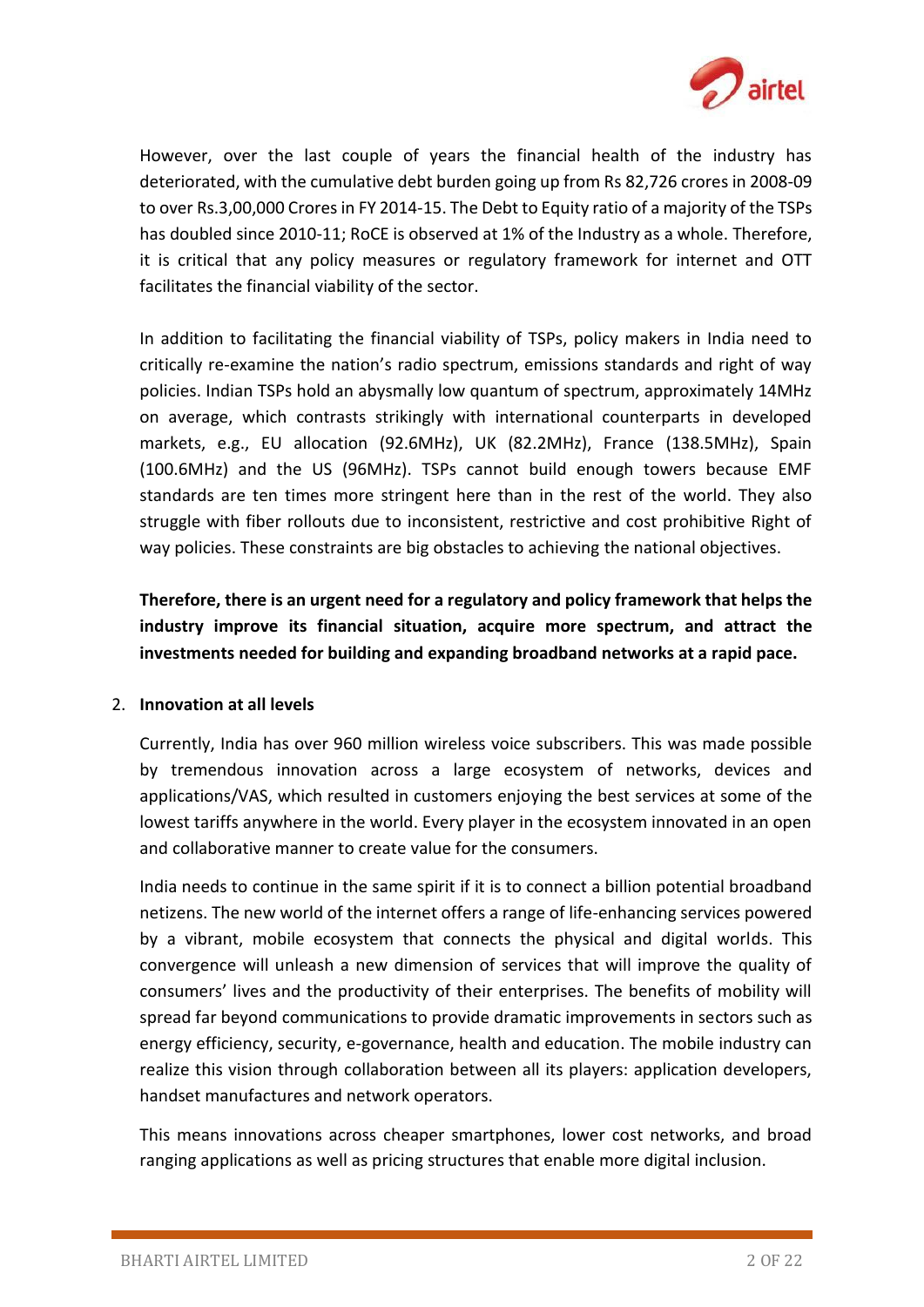



In the internet eco-system, OTT application providers have played a significant role in stimulating uptake of internet services, and will continue to be important for the growth of the entire internet economy. OTT application providers engage with consumers in a number of ways, which increases the value proposition of both devices as well as networks.

The internet ecosystem has grown to its current state because of the immense plurality of applications and content, and the future growth of TSPs is unequivocally linked to the growth of content/application developers on the internet. Application/content providers (OTTs) have proved critical for the growth and adoption of internet services, and will play an increasingly important role in bringing localized content and in enabling m-Governance. OTT application provider have so far thrived in a largely unregulated environment, and caution must be exercised to ensure that any regulation does not hamper competition or innovation among these stakeholders.

Innovation is equally desirable in the network layer, and this holds especially true in the case of capacity-starved wireless networks. It is well established that wireless is set to be the dominant internet access technology, and addressing growing demands will require innovations that increase the efficiency of radio spectrum and other network resources. Locating the content closer to the point of consumption through Content Delivery Networks (CDN) is one such innovation, the use of which allows internet content to be transmitted quicker by strategically caching it at different locations. CDNs ensure that content is served quicker than in cases where such technology is not applied.

Recent studies also indicate that innovations such as zero rating yield greater digital inclusion. Such plans allow first time users to experience the Internet free of cost, and lower costs for existing users. These plans, if structured appropriately, can even lead to increased competition in the internet economy, and should certainly be adopted to truly drive the agenda of 'Broadband for All'.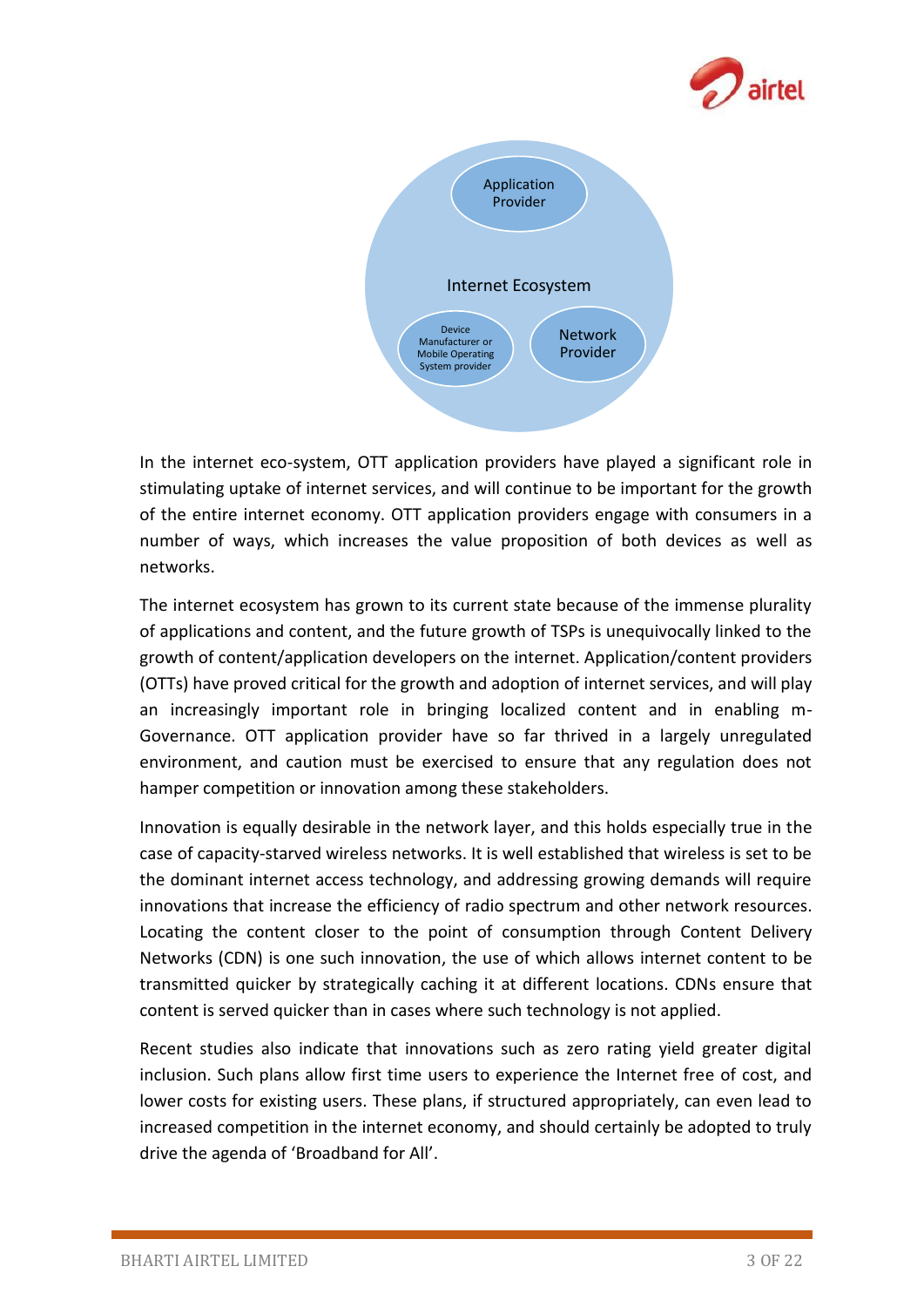

**These are some of the indicators of a healthy ecosystem within which stakeholders have sought to achieve higher orders of technical efficiency and pursued innovations that have had a positive impact on society. These innovations must continue unhindered, especially if we are to realize the goal of bringing broadband services to each and every one of us.** 

## **3. Providers treated equally: same services, same rules**

Currently, TSPs and OTT communication service providers offer the same communication services such as voice. While TSPs are subject to a number of regulatory & licensing requirements, such as payment of licence fee, taxes, security conditions, etc., OTT communication service providers have no such obligations.

The other important point to highlight is the fact that, at present, there exists a substantial arbitrage between voice and data realization per unit of network resource and, an unintended consequence of a significant growth in OTT voice communication services (and the resultant substitution of TSP voice), could well result in one of two possibilities a significant rise in data prices or a slowdown in investment, either of which would set back the vision of Digital India. This must be kept in mind while formulating policy since it could affect broadband penetration. These issues are highlighted below:

## **a) Contribution to national development**

TSPs contribute significantly towards national development by purchasing spectrum worth thousands of crores and paying approximately 25 per cent of their revenue in the form of LF, USOF, SUC, and service tax to the national exchequer. Since 2002, TSPs have contributed an approximate Rs. 62,000 crores to USOF alone. The contribution has been significant enough to allow the government to initiate the process of rolling out a nationwide OFC network with an aim to extend fibre connectivity from the block level to the panchayat level by connecting 2,50,000 Gram Panchayats. This project, once completed, will enable access to and usage of several e-services such as healthcare, education, financial services, agriculture, e-governance and will be a catalyst for increasing broadband penetration in rural areas so as to foster overall socio-economic development.

By contrast, OTT Communication Service Providers do not pay levies or, indeed, aid national development in any way whatsoever. And they certainly bypass national security norms. While these OTT Communication Service Providers do offer telecommunication services, they also do not buy spectrum or pay regulatory levies/taxes; and hence do not contribute in any way other than the provision of services that the TSPs also provide.

### **b) Obligation to meet national security requirements:**

OTT Communication Service Providers do not offer any lawful interception to national security agencies even for Indian citizens residing in India. Further, since their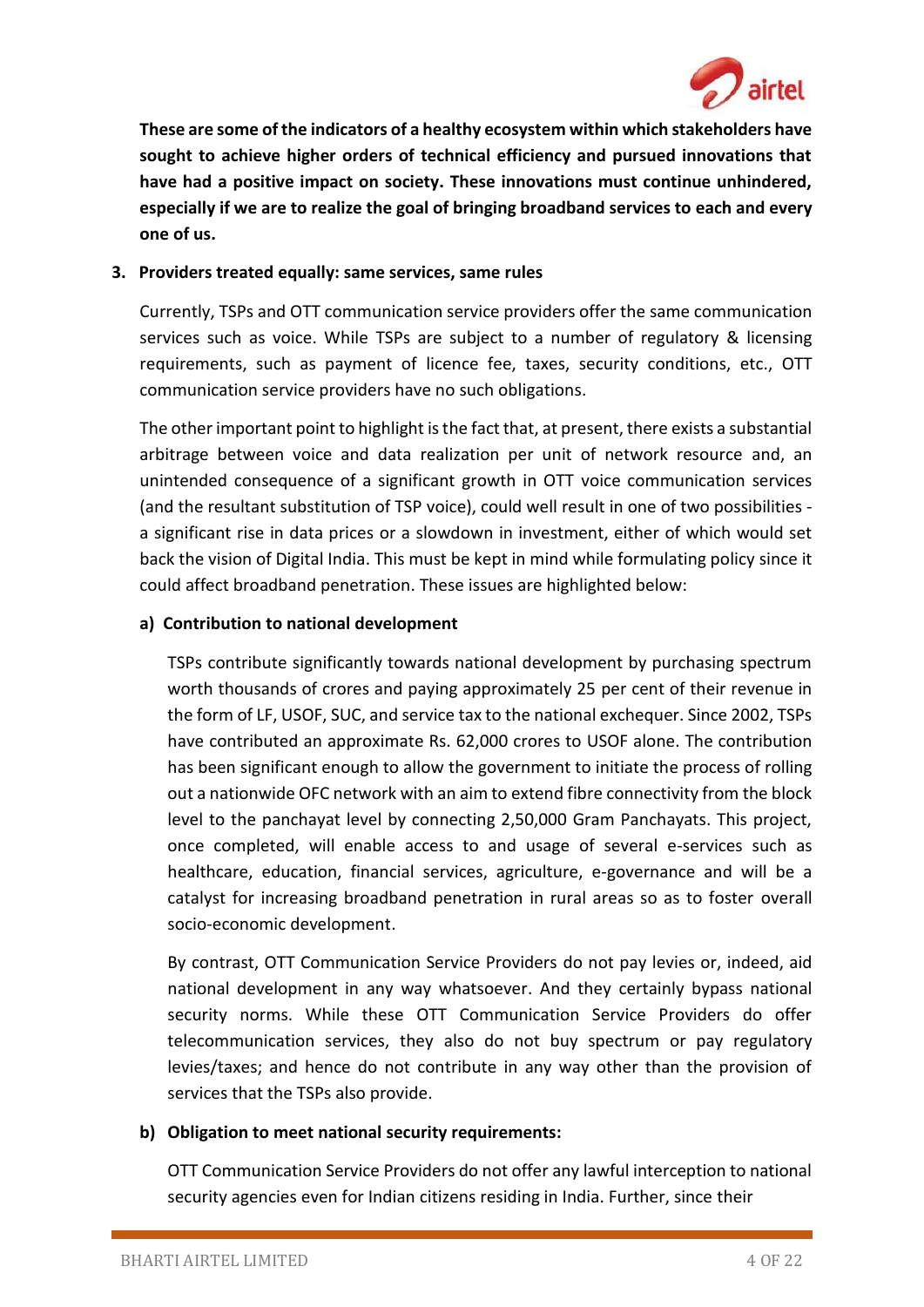

switching servers are installed in foreign countries, OTT's communication traffic from these servers can be intercepted by those foreign governments, but not by the Indian government. They are also not obliged to provide subscriber and call logs to the security agencies in India unlike TSPs who are bound to do so as per their licensing obligations.

It is important to reiterate that before any policy on OTT Communication Services is drawn up, the unintended consequences are understood. As already mentioned, there is a substantial arbitrage available between voice and data today. While a minute of voice, which utilizes network resources equivalent to 0.25MB of data, realizes a revenue of 36 paisa, TSPs realizes only six paisa when the same network resource is consumed as data for OTT communication services (VoIP). This differential pricing was designed to drive data adoption in the Indian context.

At current realization, every 1 per cent of TSP voice minute that is substituted by OTT VoIP would lead to a Rs.1200 crores revenue loss to the industry. This would result in either data prices going up significantly or an equally severe blow to Industry revenues and its contribution to the development agenda through license fees, SUC, USOF and service tax. Either of these would be a significant setback to the Digital India Agenda.

# *Therefore, it is critical that the playing field be leveled and those providing the same services be governed by the same set of rules. In short, the OTT Communication Service Providers should be governed by the same set of rules as are applied on TSPs.*

## **In summary:**

The vision of connecting a billion Indians is not only socio-economically justifiable, it is critical for the growth of the nation. Ubiquitous and affordable broadband access that will ultimately serve such a large ecosystem of consumers will require significant investments as well as increased innovations across networks and applications.

The financial condition of industry seriously calls into question its ability to bring affordable services to such a large number of consumers, and any policy change should be done within the context of achieving broadband for all. The contribution of OTT application providers in the growth of Internet adoption is significant, and further innovation in this space will drive future growth which is what will ultimately lead to digital inclusion.

The primary concern of TSPs is the absence of any regulatory parity in the treatment of the services provided by the two stakeholders in the value chain, even though the services offered are the same. TSPs and OTT Communication Service Providers both offer voice communication services, but are subject to different rules. While TSPs commit significant resources to connect subscribers and provide voice services, OTT Communication Service Providers offer their services on the data network of TSPs without making any kind of investment in, or contribution to, national development. The need of the hour, therefore, is compelling action prompted by an urgent need for Net Equality.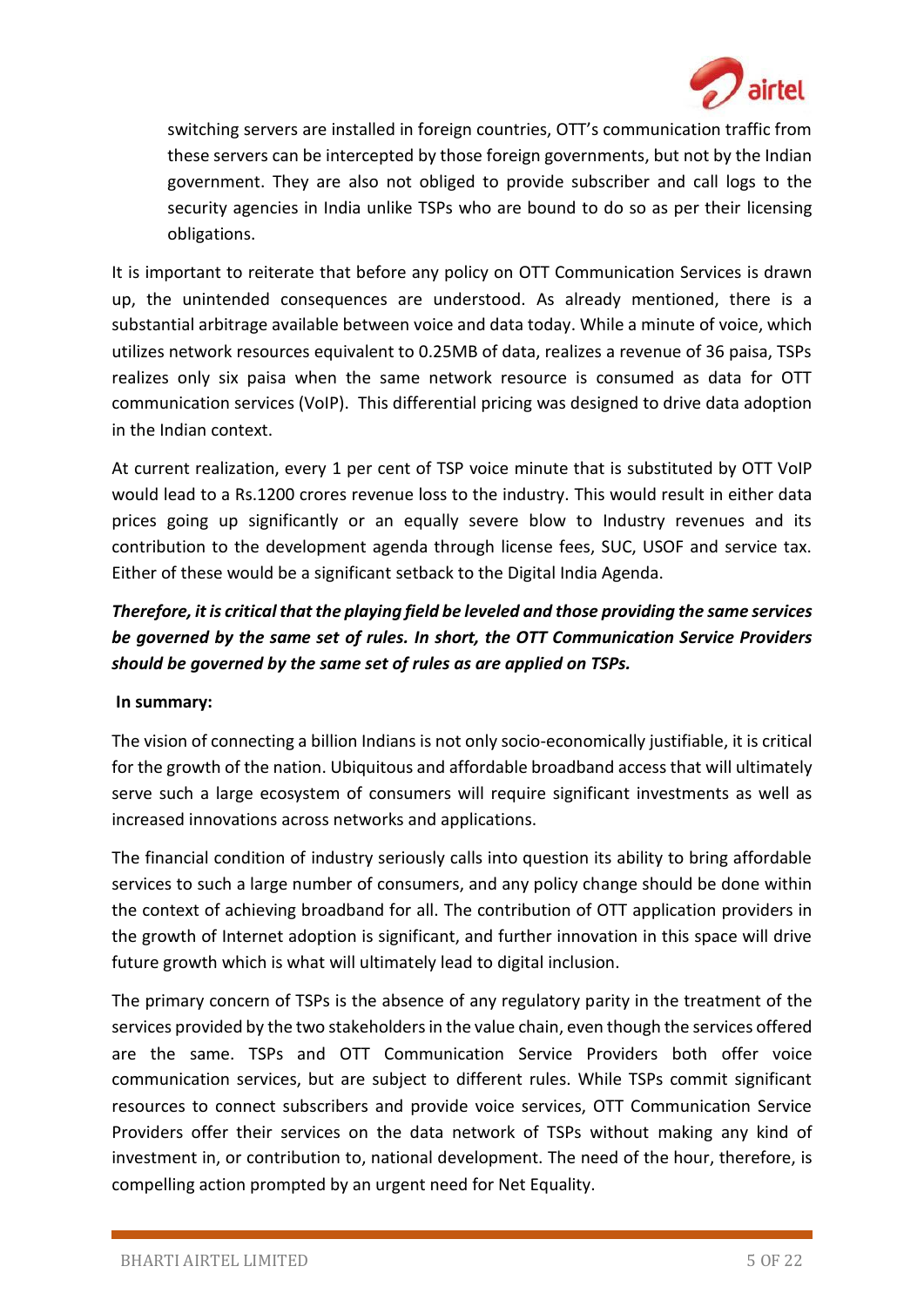

**We believe that various questions in the consultation paper can be broadly categorized into three major sections: (1) Issues related to the licensing regime for OTT Communication Service Providers; (2) Issues related to Net Neutrality; and (3) Issues related to pricing and revenue share arrangements between TSPs and OTTs, if required. Hence, we are submitting our response structured along these three sections.**

**Section 1: Issues relating to the licensing regime for OTT Communication Service Providers:**

- **Question 1: Is it too early to establish a regulatory framework for OTT services, since internet penetration is still evolving, access speeds are generally low and there is limited coverage of high-speed broadband in the country? Or, should some beginning be made now with a regulatory framework that could be adapted to changes in the future? Please comment with justifications.**
- **Question 2: Should the OTT players offering communication services (voice, messaging and video call services) through applications (resident either in the country or outside) be brought under the licensing regime? Please comment with justifications.**
- **Question 3: Is the growth of OTT impacting the traditional revenue stream of TSPs? If so, is the increase in data revenues of the TSPs sufficient to compensate for this impact? Please comment with reasons.**
- **Question 5: Do you agree that imbalances exist in the regulatory environment in the operation of OTT players? If so, what should be the framework to address these issues? How can the prevailing laws and regulations be applied to OTT players (who operate in the virtual world) and compliance enforced? What could be the impact on the economy? Please comment with justifications.**
- **Question 6: How should the security concerns be addressed with regard to OTT players providing communication services? What security conditions such as maintaining data records, logs etc. need to be mandated for such OTT players? And, how can compliance with these conditions be ensured if the applications of such OTT players reside outside the country? Please comment with justifications.**
- **Question 7: How should the OTT players offering app services ensure security, safety and privacy of the consumer? How should they ensure protection of consumer interest? Please comment with justifications.**
- **Question 16: What framework should be adopted to encourage India specific OTT apps? Please comment with justifications.**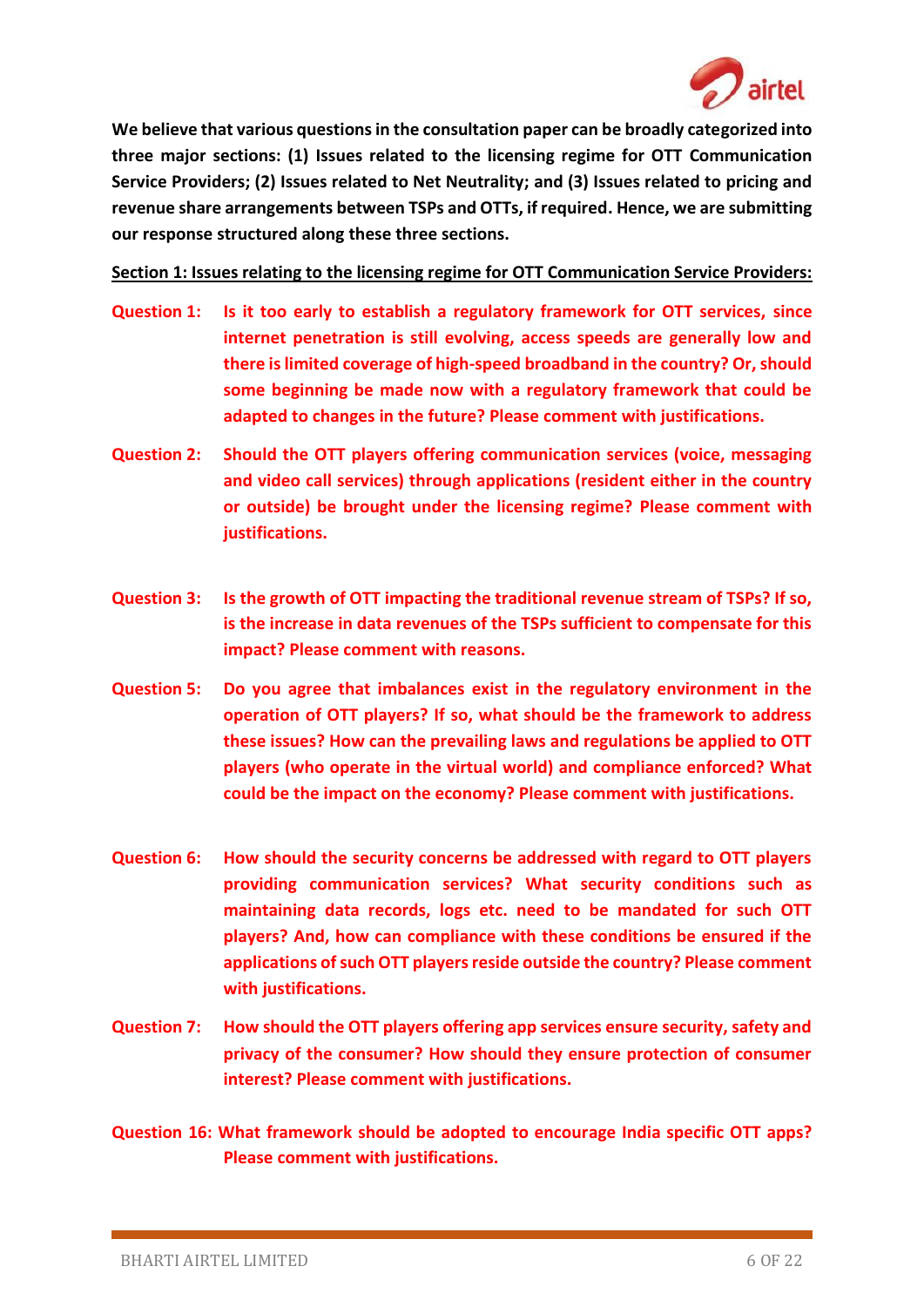

**Question 17: If the OTT communication service players are to be licensed, should they be categorized as ASP or CSP? If so, what should be the framework? Please comment with justifications.**

**Question 19: What steps should be taken by the Government for regulation of noncommunication OTT players? Please comment with justifications.**

#### **Bharti Airtel's Response**

- 1. **The same services should be subject to the same rules**
- 1.1. At the outset, we wish to state that OTT communication services are quite distinctive from OTT application services. While applications services are based on the content posted on web sites (such as music, video, and text) and are available to the general public, OTT Communication services (VoIP) are real time, person-to-person telecommunications services. OTT Communication Services are therefore exactly the same as telecommunications services provided by licensed telecommunications providers except that instead of providing these services through their own networks, OTT communication service providers provide these services over the internet.
- 1.2. The VoIP service offered by OTT communication service providers is a perfect substitute for PSTN/Internet Telephony voice services offered by licensed TSPs. As per the National Telecom Policy and the present licensing regime, the privilege to offer these services is reserved under the Unified/UAS/ISP License granted under Section 4 of the Indian Telegraph Act. In contrast, OTT Communication Service Providers offer these services without holding a telecom license in India and, therefore, circumvent Indian telecom licensing norms.
- 1.3. TSPs have invested billions of dollars in spectrum and networks in the belief that the prevailing licensing and regulatory regimes make it mandatory for the operator to install their own network to provide voice services. As per TRAI<sup>1</sup>, a stable regulatory framework that promotes investment is *sine qua non* if anticipated investments for rolling out the ambitious Digital India mission are to materialize. However, OTT Communication Service Providers undermine the prevailing licensing regime of the country by offering licensed services without holding a valid license. Therefore, we believe that this issue needs to be resolved on an urgent basis as these unlicensed services have a direct and profound impact on network investments, an element that is critical to achieving the vision of 'Broadband for All'.

**.** 

<sup>&</sup>lt;sup>1</sup> TRAI's recommendations on "Definition of Revenue Base (AGR) for the Reckoning of Licence Fee and Spectrum Usage Charges" dated 06.01.2015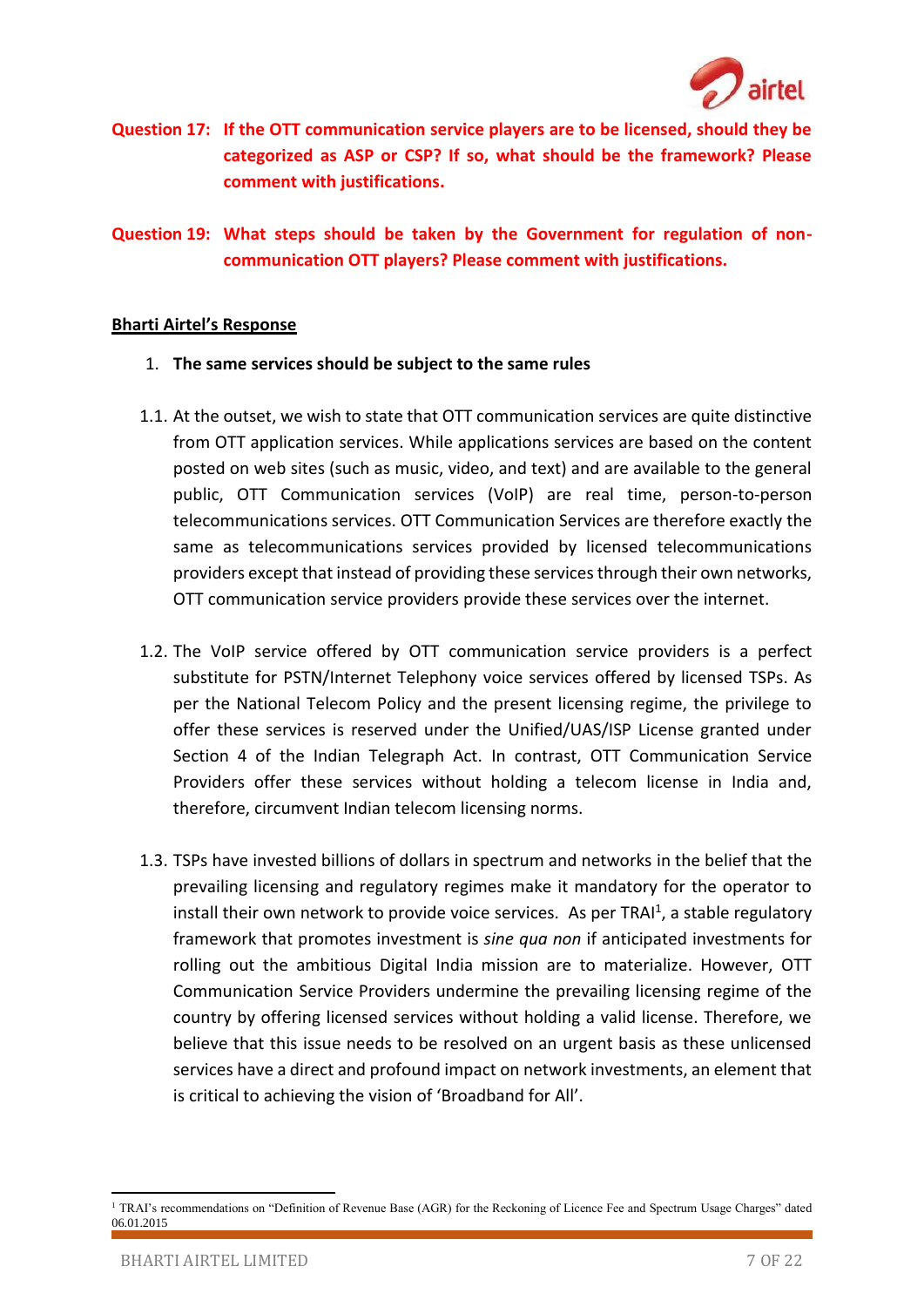

1.4. While it is important for OTT Communication Service Providers to be brought under a regulatory framework on an urgent basis, OTT application services providers who are merely the end users of the internet need not be brought under any licensing/regulatory regime.

### 2. **Contribution to national development**

- 2.1. TSPs contribute to national development by buying spectrum worth thousands of crores and paying Licence Fee, USOF, Spectrum Usage Charge and other Central/State Taxes. In the last five years, TSPs have purchased Rs.2,80,000 crores worth of spectrum and paid Rs.82,000 crores as Licence Fee, USOF and SUC to the government. In the last five years, Airtel has contributed approximately Rs.1,00,000 crores to the national exchequer in the form of Licence Fee/SUC, Direct & indirect taxes, and Spectrum charges (including commitments).
- 2.2. By contrast, OTT Communication Service Providers (who are often US based companies with market capitalization well in excess of \$100B) do not contribute to national development in any way since they neither pay any regulatory levies nor any central or state taxes to the government. We believe that this imbalance can be addressed by bringing them under a suitable regulatory framework that mandates OTT Communication Service Providers to contribute towards national development by paying regulatory levies and other taxes, similar to those being paid by TSPs.

### 3. **Support for national security**

- 3.1. Today, TSPs are subject to many national security and other norms, some of which we have listed:
	- Domestic traffic to stay within India
	- Network to be set up within service area or country
	- Provision of lawful interception to the security agencies
	- Access of subscriber database to the security agencies
	- Maintenance of CDR/IPDR for various security requirements.
- 3.2. OTT Communication Service Providers, meanwhile, are able to offer calls across telecom networks in India using strong encryption and switching servers located outside the country and hence effectively prevent any lawful interception and/or monitoring of calls handled in their switching servers/network. These players also avoid sharing subscription details of customers and/or logs of communications. In fact, some OTT Communication Service Providers facilitate spoofing of CLI, which makes it difficult to identify or locate the actual caller.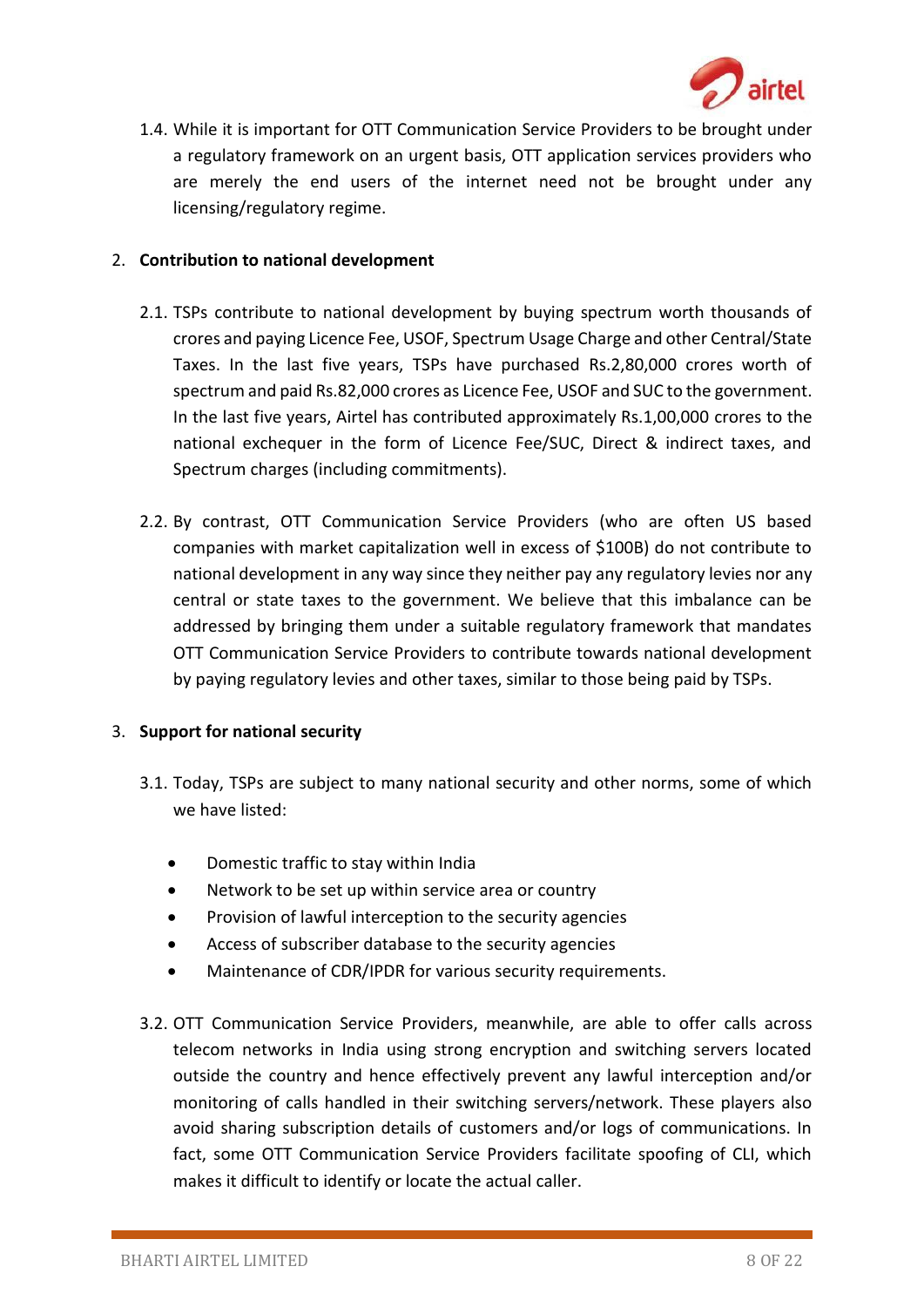

- 3.3. National security agencies and the Department of Telecommunications have often voiced their interest in having Indian TSPs intercept and monitor the VoIP traffic offered by OTT Communication Service Providers. However, since the TSPs merely provide internet, they are unable to intercept and monitor services which are provided in a strong encrypted form and through switching servers not under their control. Besides national security concerns, Indian TSPs also continue to risk violations of their licensing conditions, specifically the condition that mandate them to provide for lawful interception and monitoring of each type of service/product including internet/internet telephony passing through their networks.
- 3.4. Therefore, OTT Communication Service Providers should allow national security agencies to intercept their traffic as per the law and also fulfill other applicable security conditions complied with by Indian TSPs under their license agreement as well as under the IT Act.

### 4. **Customer privacy and other rules**

- 4.1. TSPs, while complying with the terms of their license, ensure that the privacy of communications is protected and prevent all unauthorized interceptions of messages. However, OTT Communication Service Providers are not subjected to any such license conditions.
- 4.2. Further, in order to curb the menace of UCC, TSPs follow TRAI regulations of Unsolicited Commercial Communications (UCC) and National Do Not Call Registry (NDNC). Stringent penalty provisions for violation of these regulations have been prescribed by TRAI. However, OTT Communication Service Providers' services are outside the scope of this regulation and therefore they are able to generate significant amounts of spam and unsolicited communication without any adverse effects. Similarly, OTT Communication Service Providers are not subject to customercentric regulation, such as metering and billing audits, quality of service, etc.
- 4.3. Therefore, it is essential that OTT Communication Service Providers be brought within the ambit of a regulatory regime and made to operate under a uniform set of rules as are applicable to TSPs, relating to security, safety and privacy of communication, billing and Quality of Services for Indian customers.

# 5. **TSP and OTT Communication provider's tie-ups should not be misconstrued as interconnections**

5.1. The most fundamental aspect of the interconnection is that it only happens at the peer level, e.g., "voice to voice" or "data to data". While OTT communication service providers are application providers offering voice, TSPs in their capacity as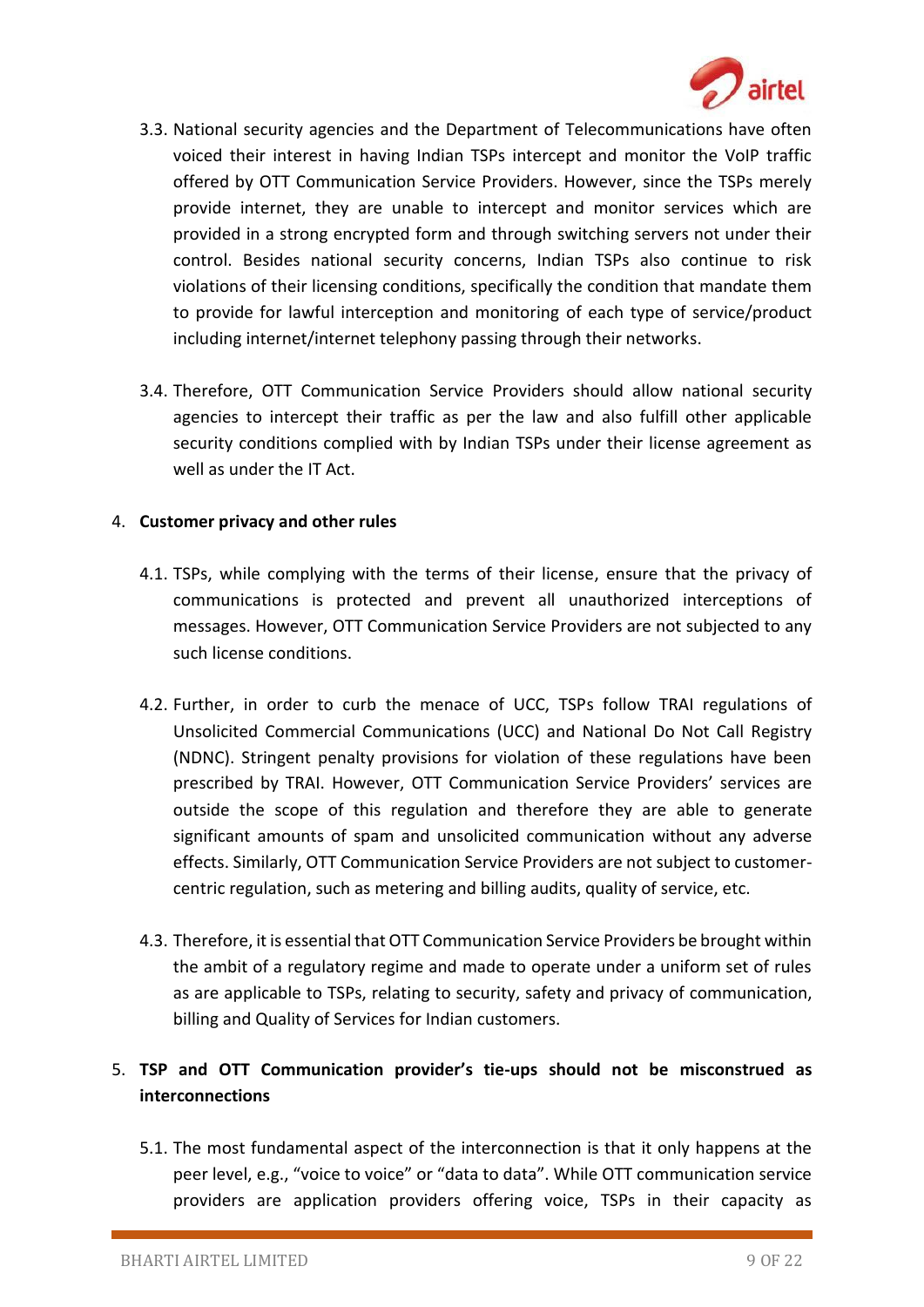

data/internet providers are providers of bearer services only. Therefore, any association between OTT Communication Service providers and TSPs cannot be termed as an interconnection.

5.2. At best, OTT communication providers can buy/negotiate the bulk data capacity they need as bearer infrastructure for their VoIP/voice services from the TSPs. Therefore, OTT Communication Service Providers cannot be termed interconnecting partners even if they were to be licensed within the country.

## **Summary:**

We believe it is important that the concept of Service Neutrality be acknowledged, and the provision of the same services be governed by the same set of rules. At present, while TSPs are heavily regulated and pay huge shares of their revenues to the government, OTT Communication Service Providers are not subjected to any such requirements even though they provide exactly the same services. We have drawn up a table to illustrate this point further.

| S.             | Area of regulation                                        | <b>TSPs</b> | <b>OTT</b>    |
|----------------|-----------------------------------------------------------|-------------|---------------|
| No.            |                                                           |             | Communication |
|                |                                                           |             | Service       |
|                |                                                           |             | Providers     |
| $\mathbf{1}$   | Licensing regime                                          | ν           | X             |
| $\overline{2}$ | Purchase of spectrum for providing communication          | $\sqrt{ }$  | X             |
|                | services (TSPs have purchased Rs.2,80,000 crores worth of |             |               |
|                | spectrum in the last five years)                          |             |               |
| 3              | Payment of Regulatory Levies and Taxes (25% of TSPs'      | $\sqrt{ }$  | X             |
|                | revenue, which includes 8% licence fee {including 5%      |             |               |
|                | contribution to USOF fund, 5% spectrum usage charge,      |             |               |
|                | 14% service tax)                                          |             |               |
| 3              | Lawful Interception and fulfillment of other security     | $\sqrt{ }$  | X             |
|                | conditions                                                |             |               |
| 4              | Privacy and other regulations such as<br>Consumer         | $\sqrt{ }$  | X             |
|                | emergency services                                        |             |               |
| 5              | QoS norms                                                 | ν           | X             |

Therefore, it is critical for OTT Communication Service Providers to be brought under a regulatory framework which prescribes the same rules for the same services. TRAI should ensure that a single, consistently applied policy framework is put in place that covers all competitors (offering similar services) regardless of technology or type of provider. The homogenous policy/regulatory framework will stimulate growth in the economy and will motivate TSPs to invest further in network expansion and upgrades.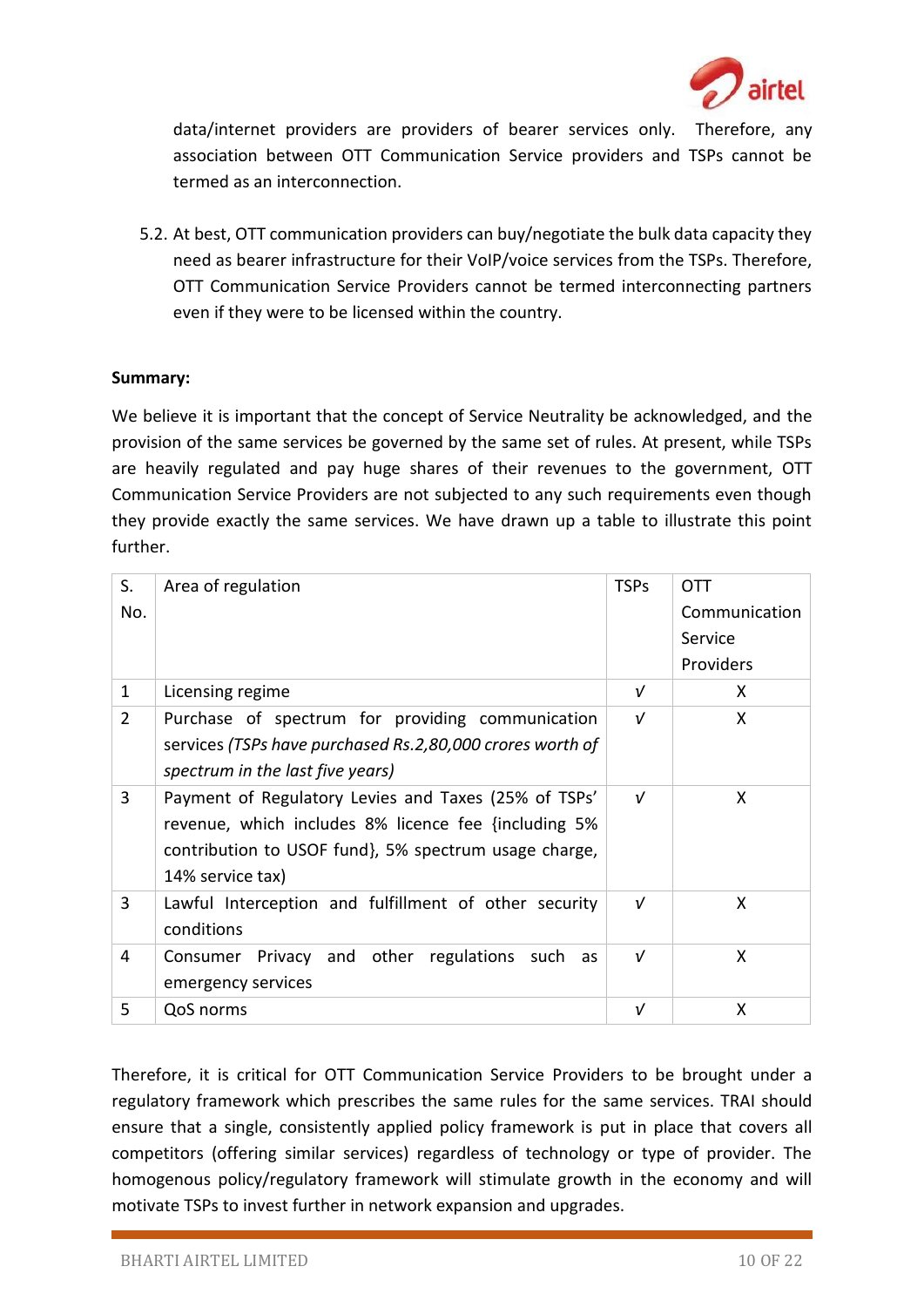

Absence of a Same Services, Same Rules framework will result in unintended consequences leading to increased data prices and set back the agenda of 'Broadband for All'.

### **Section 2: Issues related to Net Neutrality**

- **Question 9: What are your views on net-neutrality in the Indian context? How should the various principles discussed in para 5.47 be dealt with? Please comment with justifications.**
- **Question 10: What forms of discrimination or traffic management practices are reasonable and consistent with a pragmatic approach? What should or can be permitted? Please comment with justifications.**
- **Question 11: Should the TSPs be mandated to publish various traffic management techniques used for different OTT applications? Is this a sufficient condition to ensure transparency and a fair regulatory regime?**
- **Question 13: Should TSPs be allowed to implement non-price based discrimination of services? If so, under what circumstances are such practices acceptable? What restrictions, if any, need to be placed so that such measures are not abused? What measures should be adopted to ensure transparency to consumers? Please comment with justifications.**

### **Bharti Airtel's Response**

- **1. Principles of Net Neutrality should accelerate the vision of 'Broadband for All'**
	- 1.1. The Authority has highlighted several principles that must be adhered to, to preserve the democratic power of the public internet. We provide our comments on each principle:
		- 1.1.1. **Effective competition and user choice facilitated through the provision of sufficient information and the ability of customers to switch:** The Indian telecom market is recognized as one of the most competitive markets in the world. Users have benefitted from this competition and enjoy services at among the lowest tariffs. The Authority has also highlighted that sufficient information must be available to end users to make informed choices, and that they should be able to act on this information by switching providers if they so desire. We wish to state that such information is always provided to end-users, and that switching from one provider to another has already been simplified by the MNP policy.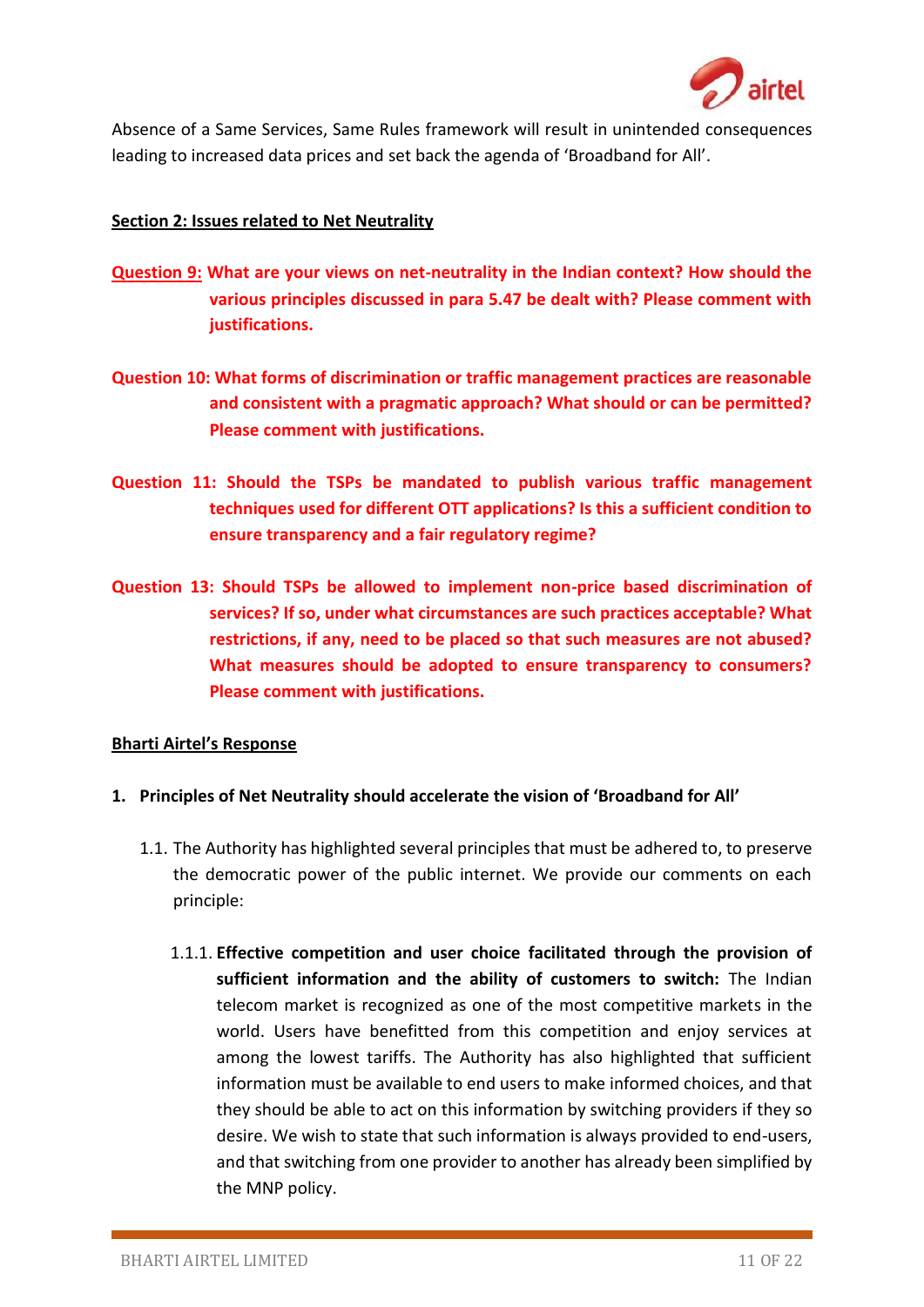

- 1.1.2. **Transparent traffic management practices:** We completely support the six principles of transparency as proposed by OFCOM, e.g., Appropriate, Accessible, Understandable, Verifiable, Comparable and Current can be reasonably applied in the Indian context as well.
- 1.1.3. **Low Switching costs:** With the introduction of MNP, switching costs associated with telecom services have been greatly reduced, and customers can switch providers quickly with virtually no disruption in services, while retaining their numbers.
- 1.1.4. **QoS Assurances:** Reasonable QoS assurances can and should always be a requirement.
- 1.2. Further, the technical and commercial freedom to plan and operationalize the network should not be erroneously linked to net-neutrality, and must most definitely be permitted. This will help greater adoption and proliferation of broadband services at affordable prices.
- 1.3. There is a pressing need to provide broadband to a billion Indians. This need can be appropriately addressed if services are affordable enough for large scale adoption. Hence, pricing innovations such as zero rating, which will act as a catalyst in widespread adoption of broadband services, should not be stopped in any manner. Stopping such activities will violate the principles of tariff forbearance and the fundamental commercial and marketing tools that are used across all Industries to drive category adoption.

## **2. Traffic will need to be managed sensitively**

Internet traffic is increasing globally, with increased demands reinforcing the need for traffic management. Globally, mobile data traffic grew 69 per cent in 2014, up from 1.5 exabytes per month in 2013 to 2.5 exabytes per month in 2014. Mobile data traffic in 2014, in other words, was nearly 30 times the size of the entire global internet in 2000. This growth in data traffic is only expected to increase over the coming years, with recent estimates indicating a 57 per cent compounded annual growth rate (CAGR) from 2014-2019, to 24.3 exabytes per month<sup>2</sup>.

1

<sup>2</sup> Cisco, 2015. *Visual Networking Index: Global Mobile Data Traffic Forecast Update, 2014-2019,* s.l.: Cisco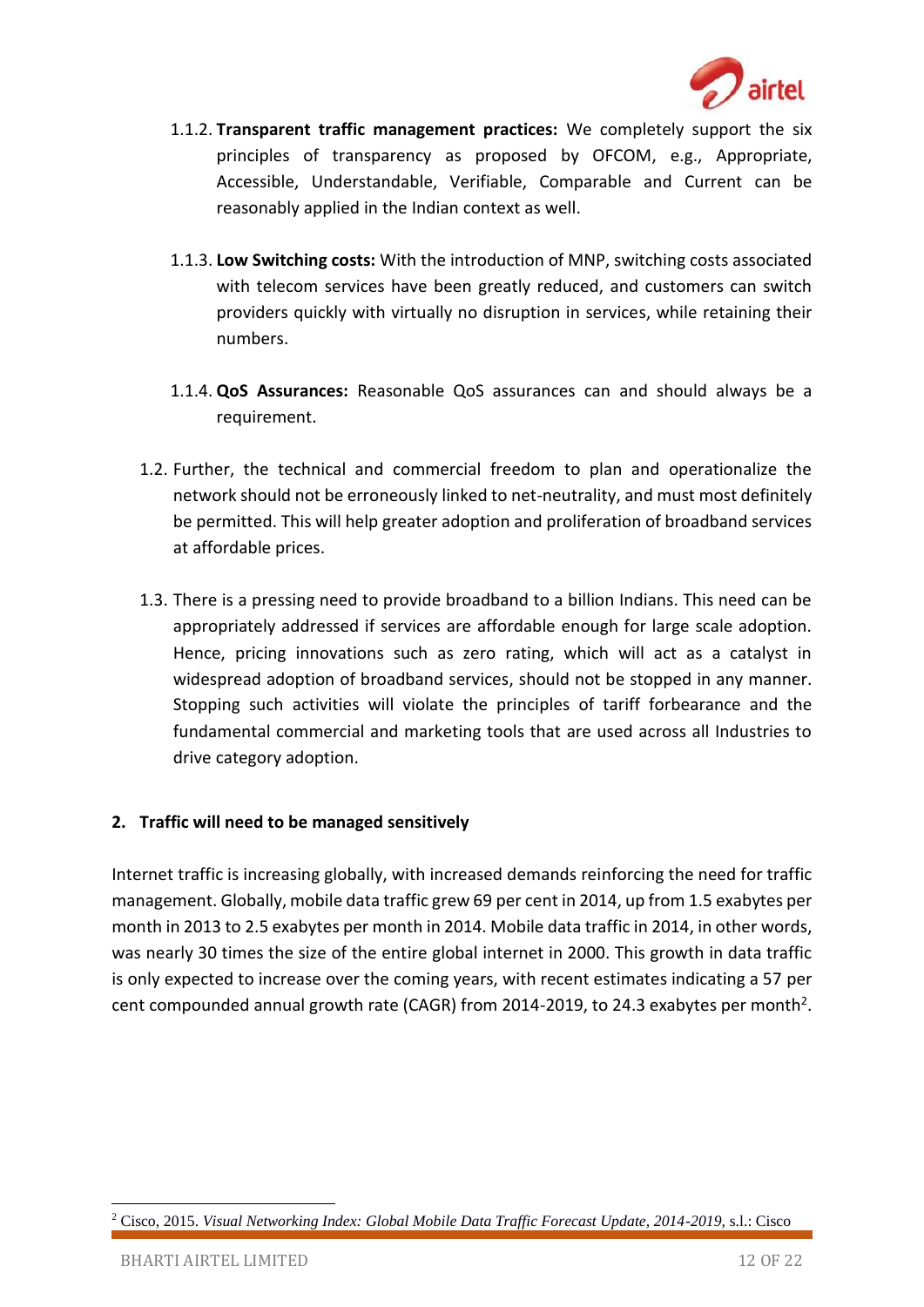



*Source: Cisco Visual Networking Index, Global Update 2014-2019*

It is estimated that by 2018, there will be nearly four billion global internet users and around 80 per cent of all traffic will be video, which will require enormous network capacities to fulfill increasing demand. TSPs will not only require huge quantities of spectrum and other resources, but will also be required to manage traffic efficiently to meet this demand. One application of technology that may help in this regard would be the storing of content to bring it closer to end users. This will allow operators to reduce transportation costs and improve delivery.

Due to the scarcity of spectrum, the mobile network poses altogether different challenges than the fixed networks. The scarcity and high cost of spectrum starves the mobile network of its available capacity. Further, shared access topologies employed in the case of mobile broadband as opposed to dedicated access in the case of fixed technologies bring further challenges in terms of assured speeds and transparency to customers. Therefore any governing principles on traffic management should take into account the challenges faced by service providers due to their use of mobile technologies.

Traffic management will play a critical role with this huge volume of traffic, served mostly by wireless networks, for a number of reasons that are elaborated upon in the next section.

# 2.1. **There can be no guarantee that service levels of mobile networks will be the same at all locations**

Wireless network providers have to deal with several constraints to ensure satisfactory QoS to all subscribers. Some of these are highlighted next:

2.1.1. **Distance from a cell-site:** A primary consideration when evaluating the reliability of a mobile connection is the distance between the user and the closest cell site. Moving away from a connecting cell tower degrades the connection and provides a somewhat variable quality of experience as a consumer moves from one site to another.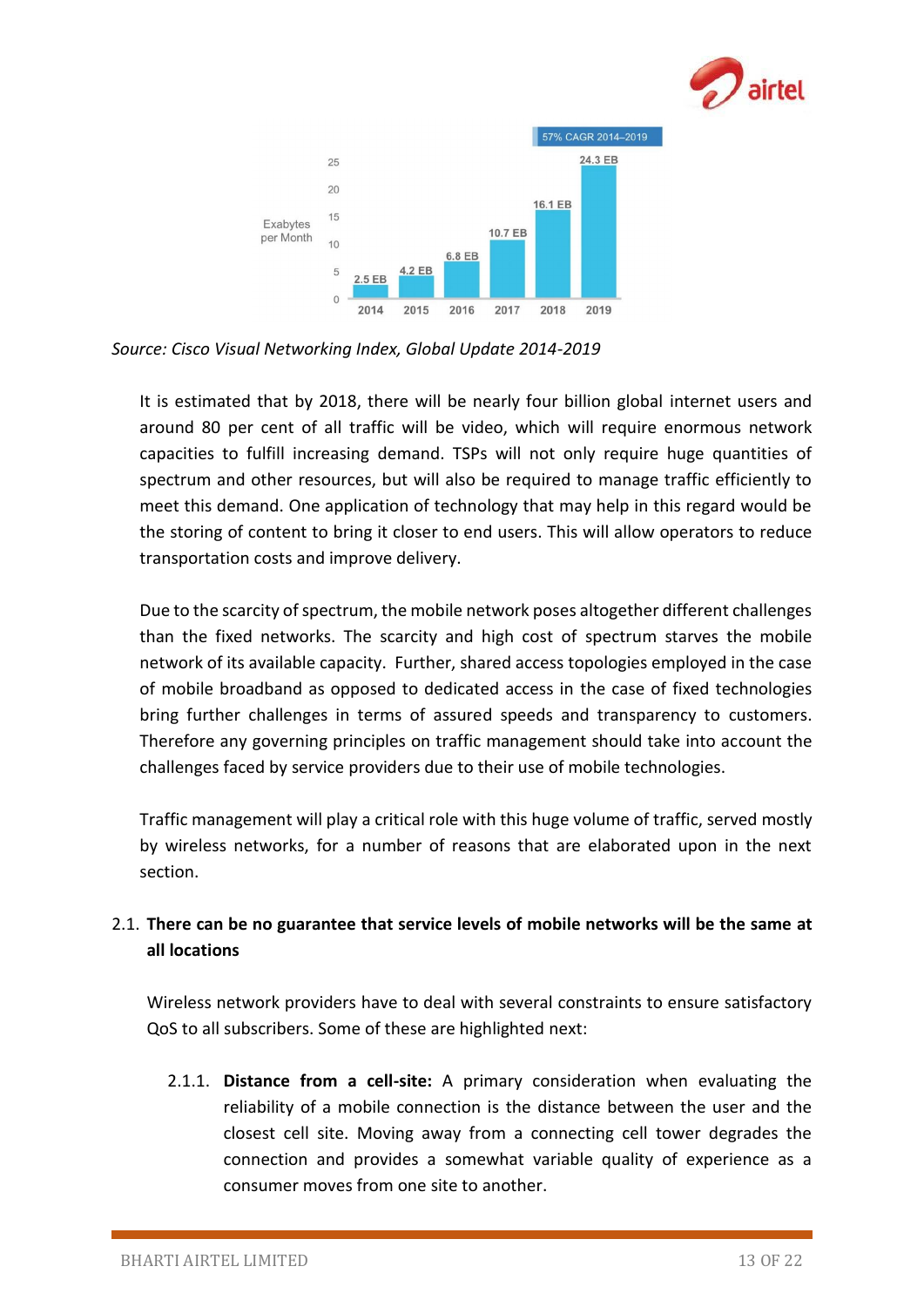

- 2.1.2. **Localized congestion:** Local factors can lead to traffic spikes that can potentially bring about congestion failure in wireless networks. Localized congestion may increase during festivals, occasions with large public gatherings, and at times of emergency.
- 2.1.3. **Time sensitive traffic:** The internet, akin to broadcast networks, displays offpeak and peak hour patterns of traffic. Internet traffic increases during peak hours, and smart traffic management serves to ensure that peak hour activity doesn't cripple networks.
- 2.1.4. **Networking technology (2G/3G/4G):** QoS in wireless networks also varies according to the connecting technology. Assuring QoS becomes increasingly challenging as a consumer switches from one technology to another during periods of mobility.
- 2.1.5. **Scarcity of Spectrum:** Availability of adequate spectral resources is yet another constraint that limits the ability of TSPs to create a capacity unconstrained network.
- 2.1.6. **Devices:** The devices, along with different operating systems, use the network in different ways, which creates a different service experience for users.
- 2.1.7. **Applications:** The application design using the data service place an important role in the customer experience.

Due to all these factors, as well as continuously increasing internet traffic, TSPs face challenging constraints that limit their ability to assure a uniform level of quality for a wireless connection. In fact, the only way each bit of data has a uniform quality of service is if every user has the same device located at the same place; all Cells have uniform distribution; network is not constrained because of the unavailability of spectrum at any place at any given of point; all Cell sites function on the same technology; and every user is equally distant from the Cell site.

### 2.2. **Traffic Management has always been part of wireless networks**

The strict interpretation of Net Neutrality that requires treating each bit of data equally ignores the reality of how networks are designed and how consumers use them. Internet Protocol (IP) based networks have been designed to route IP data packets according to their performance characteristics. Packet delivery needs to take into account multiple characteristics – type of traffic, destination of packet, availability of routing options, network propagation environment, etc. For example, essential services like emergency services, remote diagnostics, etc. should be prioritised over delay-tolerant services such as messages, file sharing and emails to meet the consumer expectations of different services and to support critical communication needs.

Traffic management has been used in previous generations of networks and the need today is greater than before due to the wider variety of services with different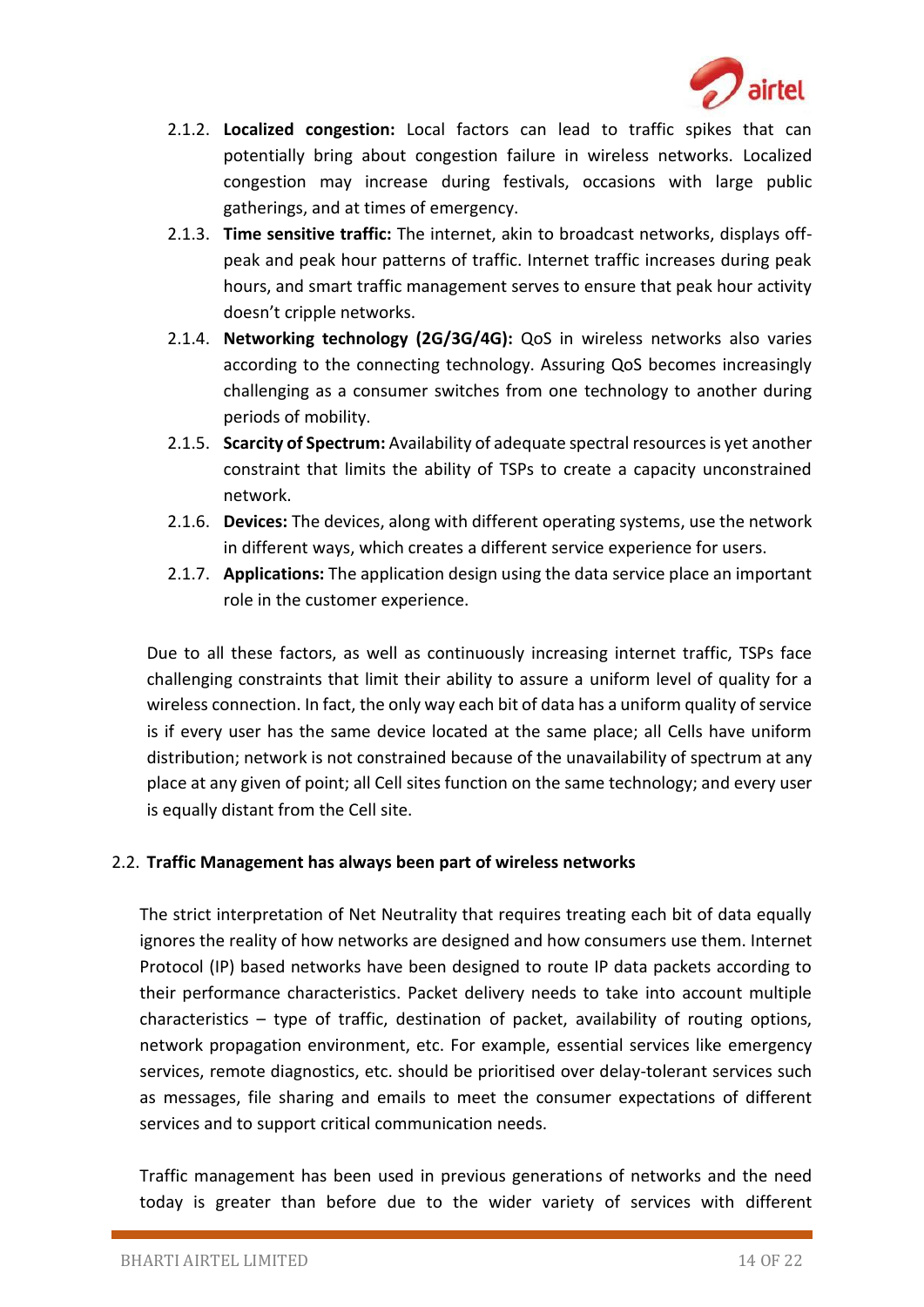

requirements. Similar to the prioritisation of voice calls in 2G and 3G networks, voice calls are prioritised over 4G networks based on open standards developed by international standards organisations.<sup>3</sup> The sophistication of traffic management will evolve as an increasing number of complex applications begin to use mobile networks and a growing number of device types access those applications.<sup>4</sup> Further network prioritization was always envisioned as part of the Internet Protocol and its implementation was consistent with the laid out specifications.

It should also be appreciated that traffic management takes place at every level of the Internet. Providers of hand sets, browsers, virtual market places and other services such as Google, Microsoft, Nokia and others use traffic management to improve the delivery of their pages on the internet and to optimize third party content using the same methods as those used by ISPs. Optimization, caching, intelligent traffic management and providers of Content Delivery Networks have a business model based on obtaining revenues by improving quality of experience for end users. Net Neutrality must address the complete value chain and result in holistic benefits to the end user and restrictions, if any, must apply equally to all players in the value chain.

The efficient way to manage multiple traffic types is not to treat all traffic with the same priority, but to match the prioritisation of network resource to traffic characteristics and service requirements.

## 2.3. **Benefits of traffic management**

Today, the internet operates on a best effort architecture and Telecom Service Providers use traffic management to minimize the incidence and impacts of congestion, ensuring that as many users as possible get the best internet experience. Traffic management is necessary for technical, operational and commercial requirements such as:

a) **Management of Network Congestion:** Especially required for mobile broadband networks where signal strength varies from location to location, in localized congestions, during mobility, and the non-availability of spectrum at all locations. Traffic management helps provide a better online experience for end users by using available network capacity more efficiently and helps network operators support a larger number of concurrent users.

Traffic management techniques are critical for managing congestion in mobile networks which are inherently capacity constrained. Traffic Management techniques provide an

**<sup>.</sup>**  $3$  For example,  $3<sup>rd</sup>$  Generation Partnership Project (3GPP) has standardised Voice over Long Term Evolution (VoLTE) for the provisioning of voice calls on LTE networks based on managed resource allocation for VoLTE calls.

<sup>4</sup> The vision for next generation 5G networks illustrates this complexity where billions of devices, from phones to cars, could communicate to each other within fraction of seconds.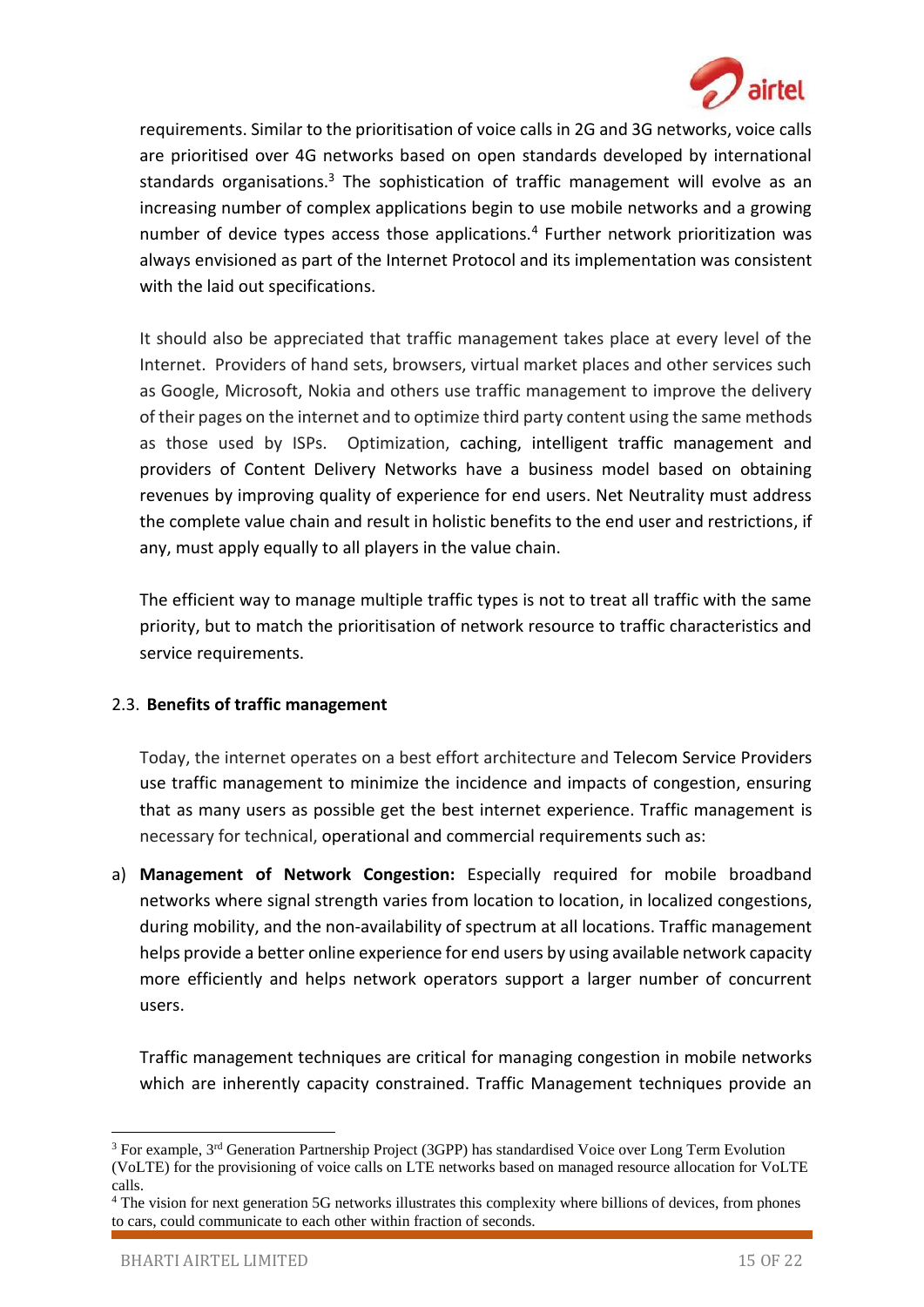

essential layer of efficiency which alongside ongoing investments in speed, capacity and coverage, help network operators cope with the rapid growth in data traffic. Appropriate traffic management techniques can improve the efficiency of broadband networks by 25 -35 per cent, which not only results in better quality services but also reduces costs for consumers by the same proportion.

- b) **Network integrity:** Traffic management techniques help TSPs to protect end users from online threats such as spam and malware. Without such protection, end users would be exposed to a range of undesirable impacts ranging from lower network performance; cluttered inboxes; greater risk of identity theft ; to device infection with viruses.
- c) **Child protection:** Traffic management also helps to apply content filters that limit access to age-appropriate content.
- d) **Delivery requirements:** Traffic management helps operators ensure that delay-sensitive services such as voice calls and video streaming keep working smoothly. This may require the use of prioritization techniques. Services that are non-real time, e.g., email, web browsing, etc., can be provided at lower priority in periods of congestion with no impact on user experiences.
- e) **Emergency calls**: Routing calls to emergency services, too, can be more efficiently performed.
- f) **Enterprise Customers:** Providing premium services for enterprise customers required for their business needs without compromising on the quality of service for ordinary users.

## 2.4. **Policy framework for traffic management**

We are supportive of the FRAND and Ofcom principles for governing traffic management. We believe a regulatory framework that prescribes transparency will sufficiently address all consumer concerns. As long as TSPs are transparent in their approach to traffic management (OFCOM principles) and their business practices follow the Fair, Reasonable, and Non-Discriminatory (FRAND) standard, consumer interests will be preserved.

### **3. Non-price discrimination**

3.1. The Authority has highlighted several kinds of non-price based discrimination mechanisms observed in the global telecom marketplace. We present our views on each:

## 3.1.1. **Restricting specific types of traffic (for example, P2P or VoIP)**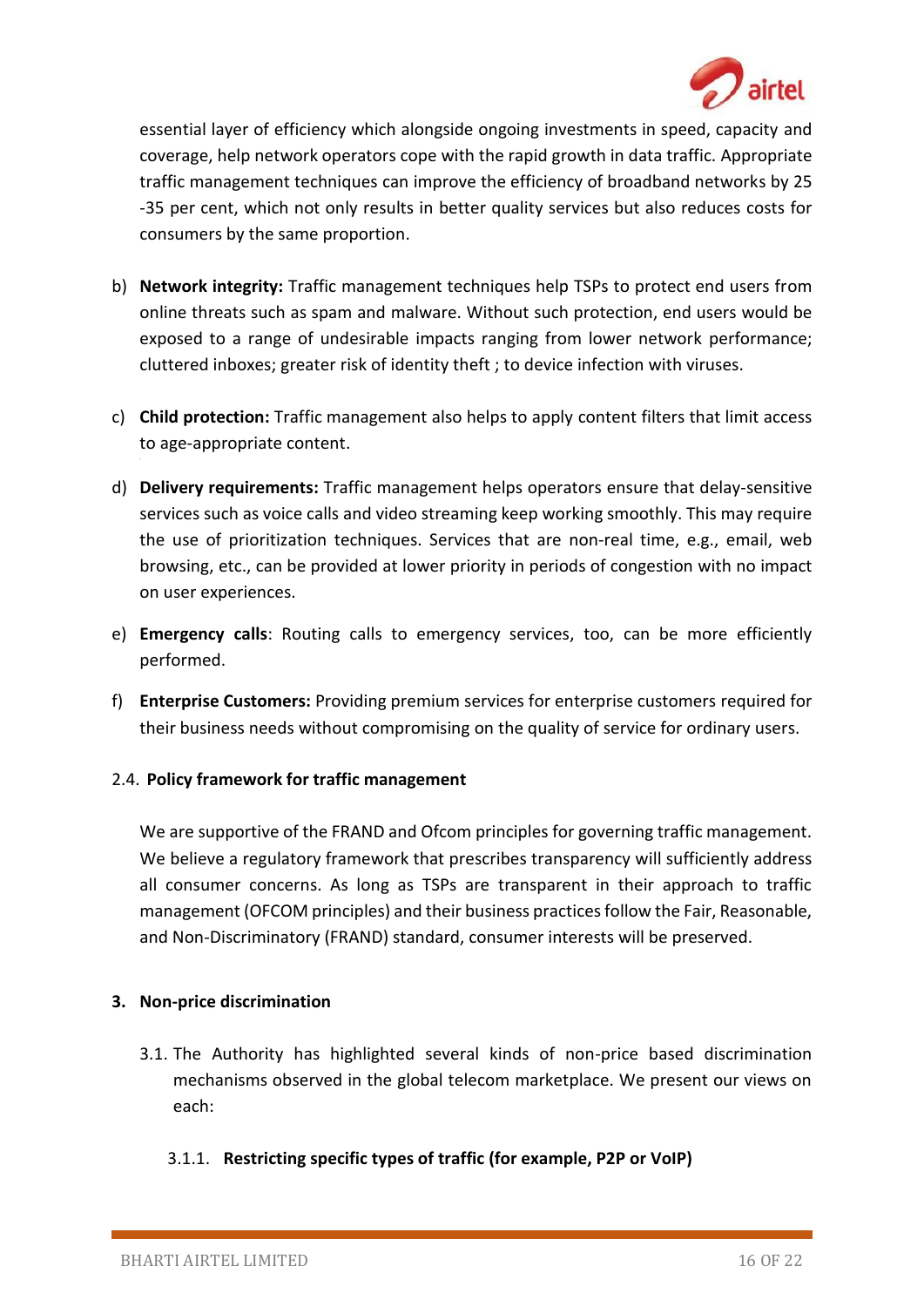

No lawful applications/content should be blocked by TSPs except the unlawful application/content. The Indian Licensing regime under Section 4 of the Indian Telegraph Act mandates a company to acquire UL/UASL in order to lawfully provide voice, messaging and video calls. The licensing regime in India explicitly states that VoIP can only be provided by a company holding UL/UASL or ISP licence. However, there are some OTT Communication Service providers providing such services without being part of the Indian regulatory framework. We believe that the same services should be governed by the same set of rules irrespective of whether they are provided by TSPs on their own network or through the internet.

## 3.1.2. **Data caps**

TSPs/ISPs have adopted fair-use policies for years and assign usage allowances to ensure the efficient use of bandwidth. A resource starved telecom sector must retain such policies to ensure the effective use of available resources.

## 3.1.3. **Toll Free Data Arrangements (Zero rated arrangements) promote social welfare**

India is a developing market where penetration of internet/broadband is a key focus. Development of this market will rest on the ability of TSPs to invest in network infrastructure and to provide services at affordable rates. In order to connect one billion Indians, all stakeholders will have to work together and develop innovative business models to make access to internet services as affordable as possible.

Toll free is but one step in this direction as it allows users to access internet content for free, while TSPs are compensated for this access by content providers. Such a platform enables first timers and marginal customers, who cannot afford internet services, to experience them for free. There is evidence to show that if structured appropriately, Zero Rating may drive innovation and competition in the internet economy. We believe there are no issues with respect to distorting competition in this space as long as such arrangements are based on the principle of non-discriminatory access to all.

Further, Toll Free/Zero rating as a concept is not new and is a common practice in the sector. There is no difference between zero rating and toll free voice such as 1-800. When a company selling an insurance product enrolls for the toll free voice platform, customers who call the number are not charged. Customers are however charged when they call the non-toll free number. Calls are not blocked or given preferential treatment. Toll free voice helps business owners to engage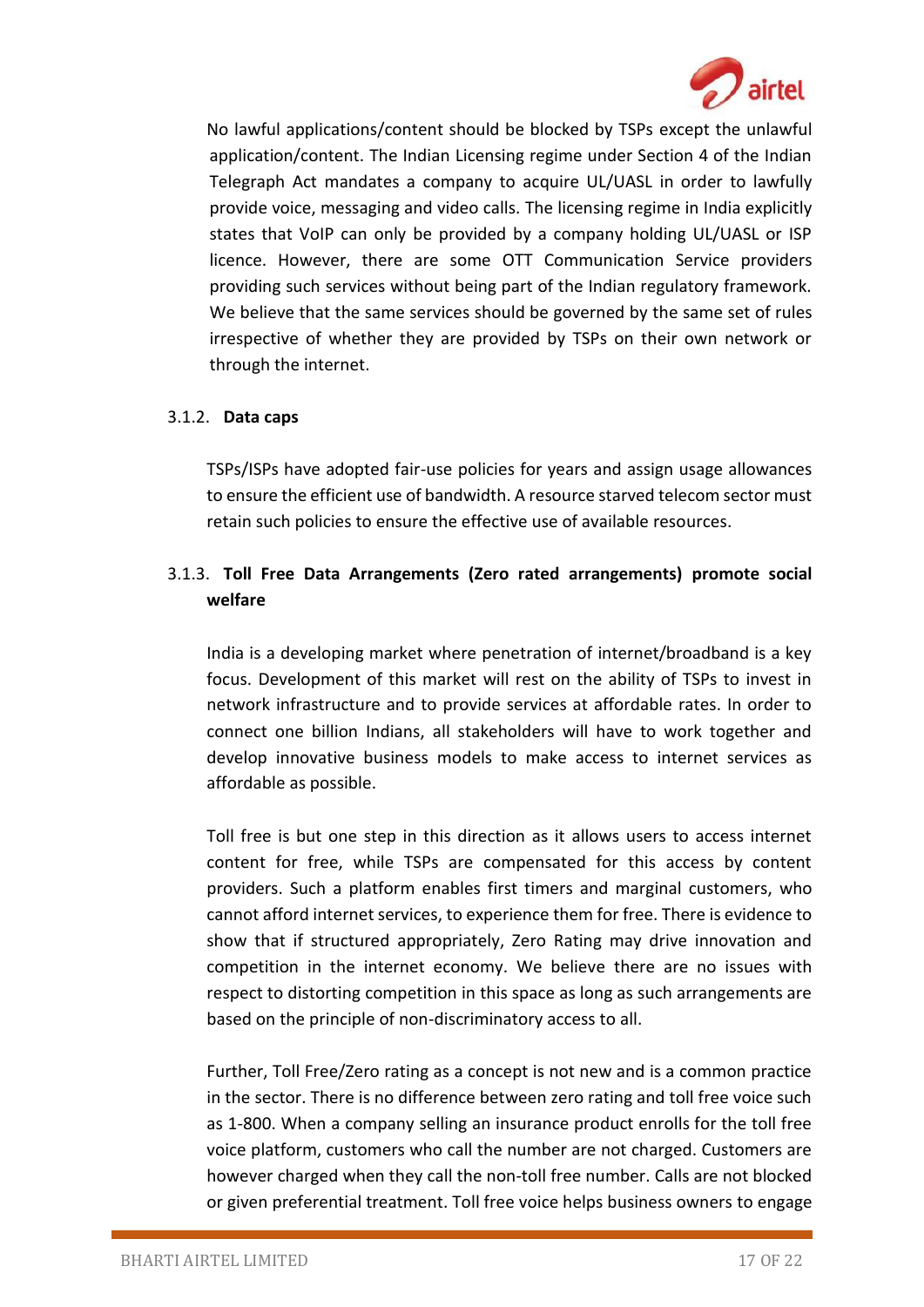

with their customers and at the same time provides customers with the benefit of reaching the business for free. In the case of Zero rating, TSPs have simply applied the existing *concept of toll free voice to the world of data.*

It has been argued that such programs can distort competition by allowing service providers to pick which content/application provider's services are made accessible to end users. Such claims are completely unfounded as no instances of blocking or throttling have ever been observed in the Indian broadband market. It is also important to note that there appears to be little if any evidence that free access to content, which is what zero rating provides to consumers, will somehow lead to diminished online freedom and innovation. If not anything else, such programs will at least familiarize those who currently do not use internet due to fear of high charges, with the way it works.

Poverty, expensive device/data charges, digital literacy, and poor infrastructure are some of the primary barriers to the adoption of internet services in developing nations. Given the benefits associated with the increased adoption of internet services, efforts should be directed at practices that lead to increased investment in networks and lower costs for consumers. According to a Brookings report<sup>5</sup>, "Zero rating practices can improve internet access and use among the disenfranchised. The report states as follows:

*"This policy allows people who lack the financial resources for expensive data plans to use certain applications without having that usage charged towards the individual's data cap. It frees them to use the Internet and access various services without additional fees, and in conjunction with free Wi-Fi networks or librarybased devices, represents a way to bring digital access to those who otherwise could not pay for desired services. By exempting high-usage sites from data caps, operators give people the ability to see more of the web without spending additional money. Or to put it differently, zero rating can reduce the cost of Internet access to local sites for poor consumers because their consumption of data on global applications does not take their entire data caps. In the end, poor people get more data for their money."*

Another study by the Progressive Policy Institute<sup>6</sup> evaluates the benefits of Zero rating over direct government subsidies, either of which would be required to

1 5

West, D. M. (2015, February). Digital divide: Improving Internet access in the developing world through affordable services and diverse content. *Center for Technology Innovation*, pp. 1-30.

<sup>6</sup> Carew, D. (2015). *Zero-Rating: Kick-Starting Internet Ecosystems in Developing Countries.* Progressive Policy Institute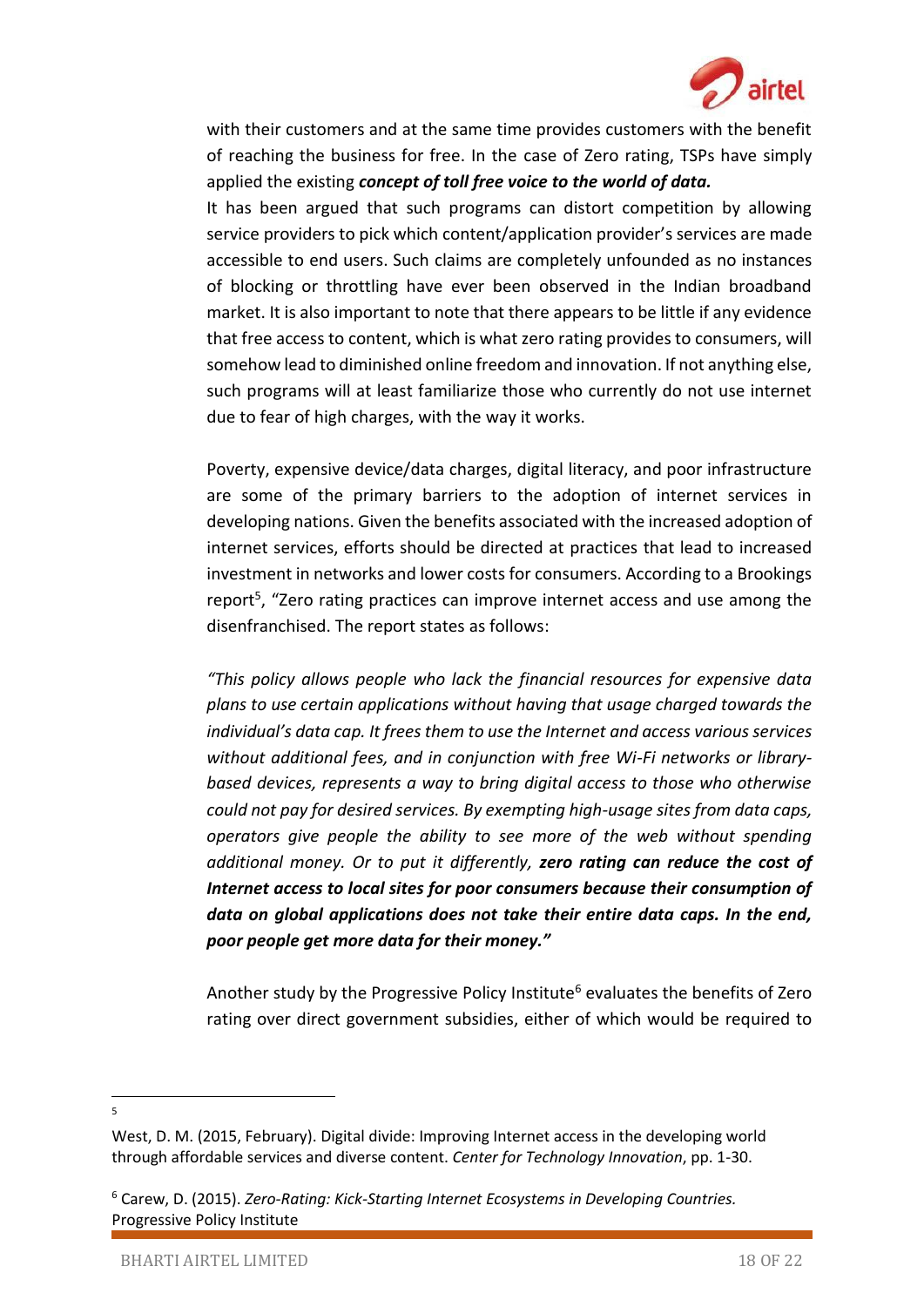

spur the adoption of internet services. The report draws attention to the following:

*"In shifting to a high-connectivity equilibrium, a zero-rating approach has several advantages over direct government subsidies…. First, zero-rating can jumpstart an Internet ecosystem at a faster and significantly lower cost. Direct government subsidy programs can be very costly, and spread out over many years. They may also be harder to contain, especially programs that fund public broadband networks or subsidize Internet-capable devices. That's because mobile broadband technology is constantly evolving, as are the devices that run on the networks. It is very expensive to successfully build, operate, and maintain government-owned broadband networks, especially when increased public-take up of broadband is not guaranteed. Zero-rating is cheaper because mobile operators subsidize the costs to provide zero-rated data. They internalize the costs through their billing processing operations… Second, with zero-rating, an Internet ecosystem can flourish relatively quickly, because such offerings can be more easily implemented and maintained, or adjusted according to public response…. Third, zero-rating comes with significantly less government control. That not only reduces the burden on governments with limited resources, but it also limits the possibility of mismanagement. Without a large cash transfer program, there is much less room for misallocation or waste of funds."*

If structured appropriately, such arrangements can increase consumer welfare by transferring the cost of internet access to content providers, and also aid in digital inclusion. The socio-economic merits of zero rating have even been highlighted in the new Open Internet Rules released by the FCC (released in March, 2015). These rules have recognized the potential of zero rated deals to increase consumer welfare as well as spur on competition in the application market. As such, the Commission has chosen not to ban such arrangements, but rather evaluate these on a case-by-case basis. The FCC noted the following:

*"Sponsored data plans (sometimes called zero-rating) enable broadband providers to exclude edge provider content from end users' usage allowances… evidence in the record suggests that these business models may in some instances provide benefits to consumers, with particular reference to their use in the provision of mobile services…. We are mindful of the concerns raised in the record that sponsored data plans have the potential to distort competition by allowing service providers to pick and choose among content and application providers to feature on different service plans. At the same time, new service offerings, depending on how they are structured, could benefit consumers and competition. Accordingly, we will look at and assess such practices under the*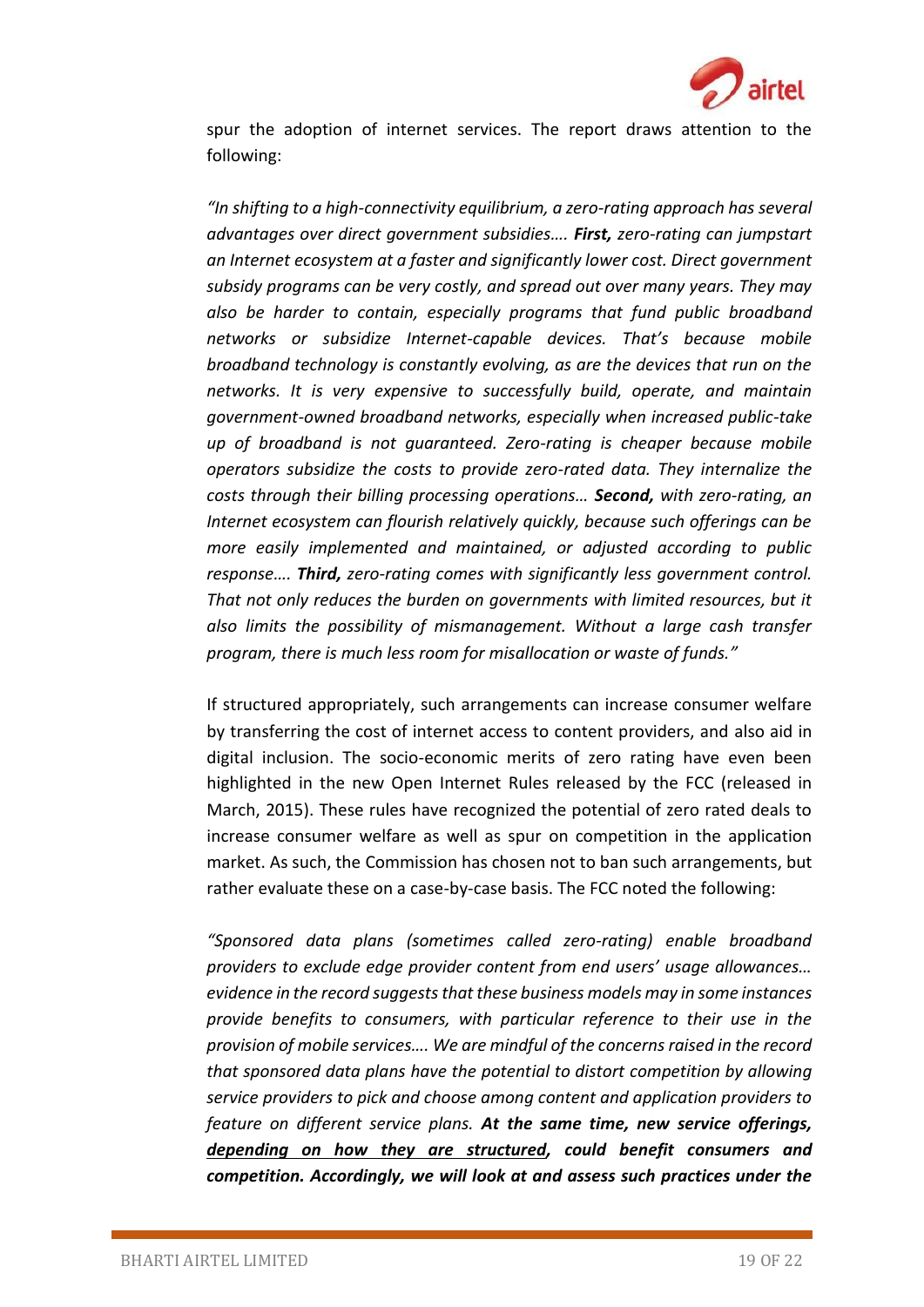

*no-unreasonable interference/disadvantage standard, based on the facts of each individual case, and take action as necessary." (Emphasis added)*

Globally, many countries have debated over the issue of zero rating and whether to favor or ban the zero rating. Several large internet markets have supported zero rating as an enabler to penetrate their internet services. Only few countries have actually banned it. Out of this, only one large country namely Japan, has opposed zero rating. Therefore, it is evident that a large part of internet market which has debated the issue of zero rating has so far found it a favourable way of promoting internet penetration.

To conclude, zero rating programs are effective means of bridging the digital divide, and we believe such arrangements should be permitted. Additionally, it is important to note that in the case of zero rating, social welfare increases because benefits are directly passed on to consumers, and not to commercial entities such as in the case of paid search. Such pricing innovation holds great socio-economic merit, and as such must be evaluated pragmatically.

# **Section 3: Issues related to pricing and revenue share arrangements between TSPs and OTTs, if required**

- **Question 4: Should the OTT players pay for use of the TSPs network over and above data charges paid by consumers? If yes, what pricing options can be adopted? Could such options include prices based on bandwidth consumption? Can prices be used as a means of product/service differentiation? Please comment with justifications.**
- **Question 8: In what manner can the proposals for a regulatory framework for OTTs in India draw from those of ETNO, referred to in para 4.23 or the best practices summarised in para 4.29? And, what practices should be proscribed by regulatory fiat? Please comment with justifications.**
- **Question 12: How should the conducive and balanced environment be created such that TSPs are able to invest in network infrastructure and CAPs are able to innovate and grow? Who should bear the network upgradation costs? Please comment with justifications.**
- **Question 14: Is there a justification for allowing differential pricing for data access and OTT communication services? If so, what changes need to be brought about in the present tariff and regulatory framework for telecommunication services in the country? Please comment with justifications.**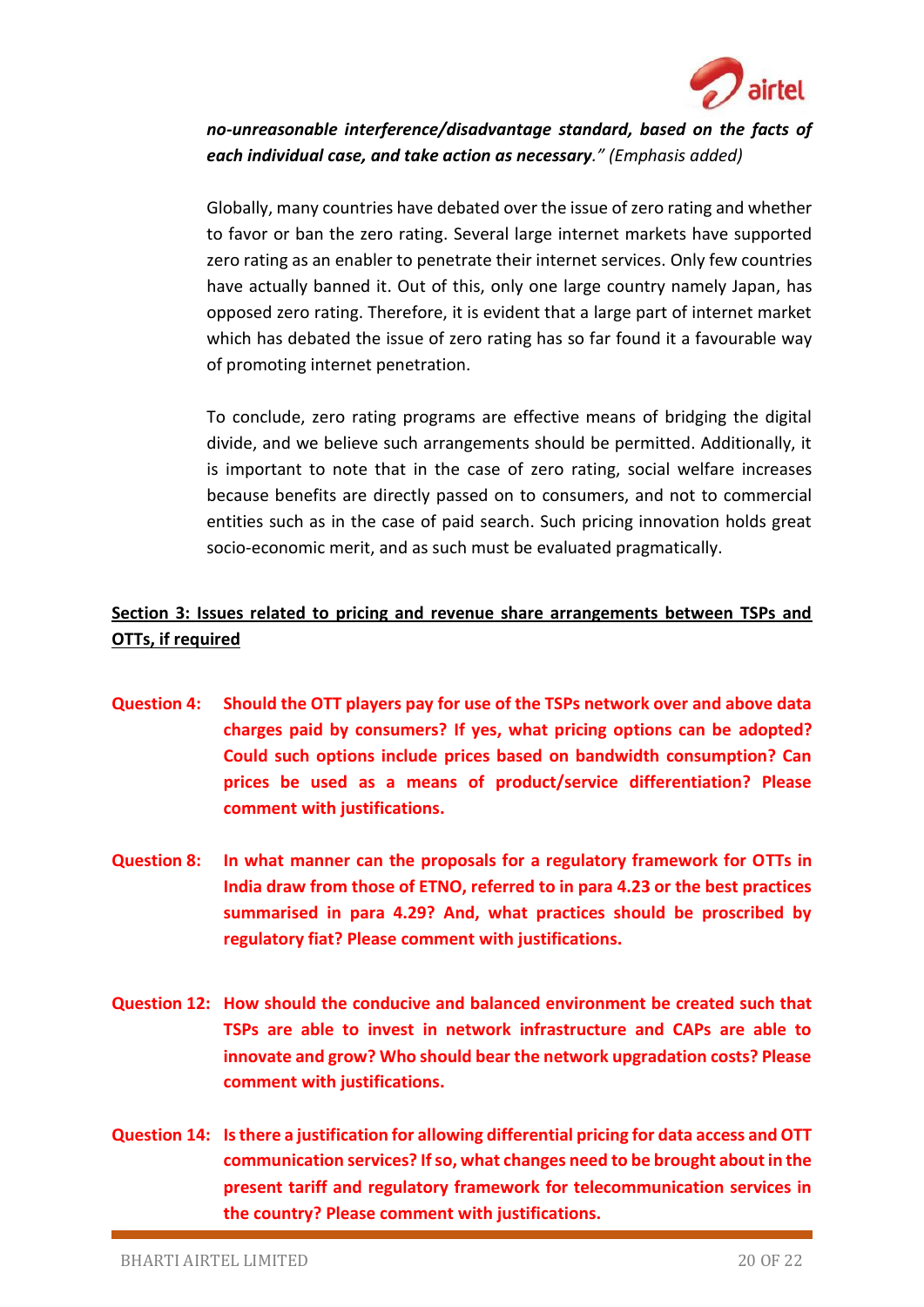

**Question 15: Should OTT communication service players be treated as Bulk User of Telecom Services (BuTS)? How should the framework be structured to prevent any discrimination and protect stakeholder interest? Please comment with justification.**

**Question 18: Is there a need to regulate subscription charges for OTT communication services? Please comment with justifications.**

#### **Bharti Airtel's Response**

We do not believe the OTT Application Services need licensing. This ecosystem needs a policy framework that is light touch and responsive to the moving contours of this innovative world. However, OTT Communication Services directly compete with services provided by TSPs and are aimed at substituting those. Therefore, we believe a level playing field can only be achieved through "**Same Rules for Same Service**". This would imply a policy framework based on:

- 1. *Same Contribution to National Development:* This would imply contributions through License Fee, USO Levy, Service Tax and other levies that the OTT communication services provider will be required to make.
- 2. *Same Customer Protection:* OTT Communication Service provider should be subjected to the same compliance requirements that a TSP is, as this is what ensures the appropriate level of customer protection – QoS, tariffs, metering, billing and privacy, etc.
- 3. *Same National Security Responsibility:* OTT communication service provider should be required to provide monitoring and logs as required from the TSPs.
- 4. *Same Responsibility for Communications Infrastructure Development*: As stated earlier, TSPs spend a substantial proportion of their communications revenue on infrastructure development such as purchasing spectrum, building towers, laying fiber, etc. As providers of the same services, OTT communication service providers also need to have the same responsibility to develop the infrastructure. In this context, we believe that the appropriate structure would have the following characteristics:
	- o A **Network Usage Charge:** A charge that is paid by the OTT communication service provider to the TSP. This will be paid to the TSP as the vast majority of the infrastructure investment will still be built by the TSP but utilized by the OTT communication service provider to provide their services while using the same resources as that of the TSPs.